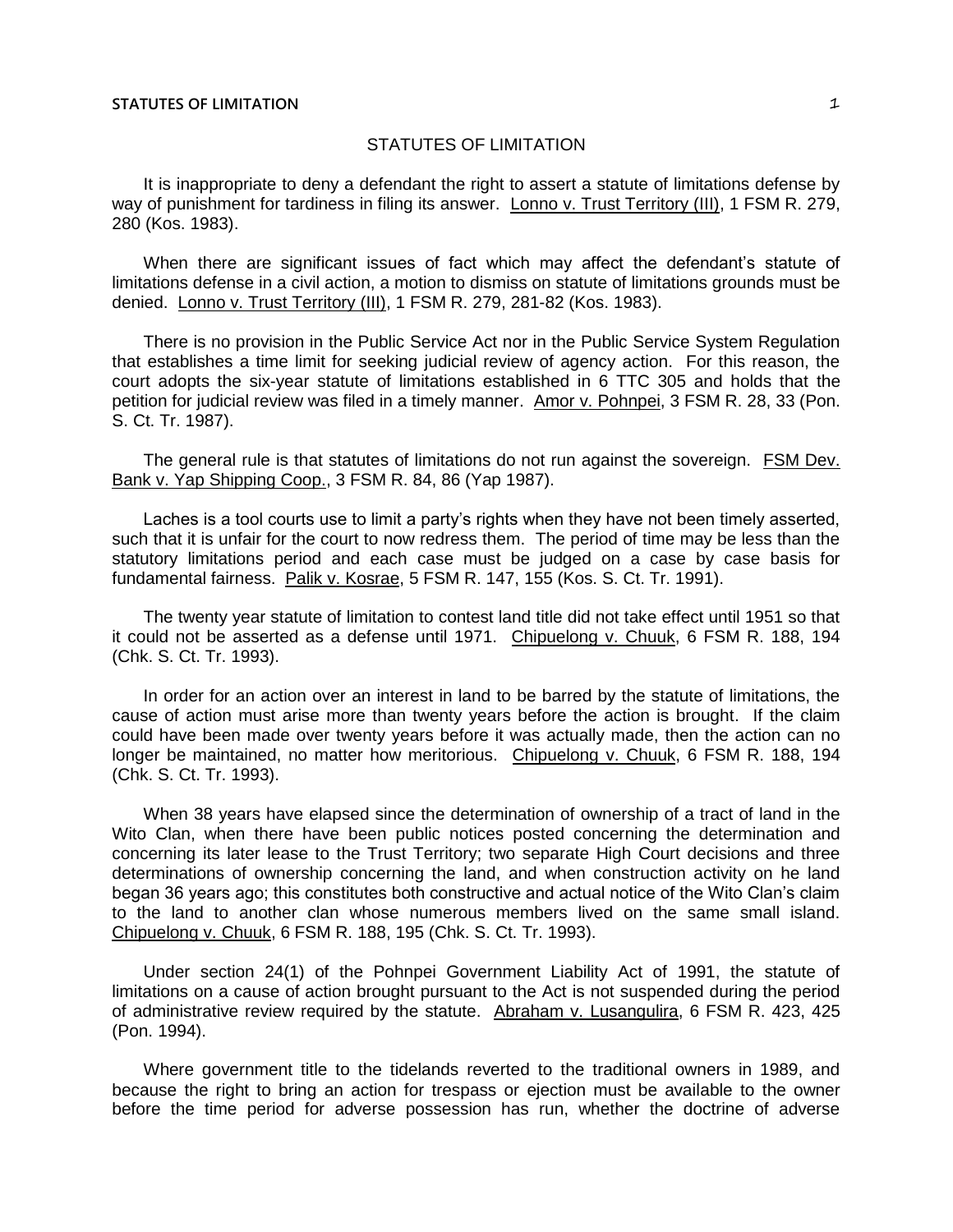possession exists in Chuukese land law need not be decided because the twenty-year statute of limitations did not start to run until 1989. Cheni v. Ngusun, 6 FSM R. 544, 548 (Chk. S. Ct. App. 1994).

Laches and the statute of limitations are two different defenses. The statue of limitations defense has only one element – the passage of a specific statutory amount of time while the equitable defense of laches has two elements – the passage of a nonspecific amount of time during which the plaintiff engages in inexcusable delay or lack of diligence in bringing suit, and resulting prejudice to the defendant. Laches is always applied separate from and irrespective of the statute of limitations. Nahnken of Nett v. Pohnpei, 7 FSM R. 485, 489 (App. 1996).

Any attempt to breathe new life into tort claims time barred by the relevant and analogous statutes should be approached with caution because they are the type of personal claims for money damages that become increasingly difficult of proof and difficult to defend with the passage of time. Ordinarily such claims are resolved by political and diplomatic efforts. Alep v. United States, 7 FSM R. 494, 498 (App. 1996).

The statute of limitations has run on claims of mismanagement of the Micronesian Claims Act unless there was continuing unlawful conduct that would create a basis for equitable tolling of the statute of limitations. Alep v. United States, 7 FSM R. 494, 499 (App. 1996).

An action for damages for loss of land is subject to a six-year statute of limitations unlike the twenty-year statute of limitations for recovery of an interest in land. Nahnken of Nett v. United States, 7 FSM R. 581, 590 (App. 1996).

As a general rule, the statute of limitations may be invoked by a successor in right. Thus a later transfer of land cannot resurrect a time-barred claim. Nahnken of Nett v. United States, 7 FSM R. 581, 590 (App. 1996).

In the Chuuk State Supreme Court, a hearing for judgment after a default is entered that is held to allow the plaintiff to present to the court further evidence to establish the plaintiff's right to a claim or relief, includes the court's determination of whether the action was brought within the limitation period provided by law. Sipia v. Chuuk, 8 FSM R. 557, 558, 560 (Chk. S. Ct. Tr. 1998).

For trespass the period of limitation begins to run when the project causing the damage is completed, if substantial damage has already occurred, or when the first substantial injury is sustained. Sipia v. Chuuk, 8 FSM R. 557, 559 (Chk. S. Ct. Tr. 1998).

The cause of action arises, and the general statute of limitations begins to run on tort actions for injury to property at the time the injury is sustained. Sipia v. Chuuk, 8 FSM R. 557, 559 (Chk. S. Ct. Tr. 1998).

When the plaintiff claims the state trespassed on her property by installing poles, a road and pipes sometime before the end of 1987 but did not file suit until 1994, recovery will be barred by the six year statute of limitations. Sipia v. Chuuk, 8 FSM R. 557, 559-60 (Chk. S. Ct. Tr. 1998).

A party's claim to land after a municipality has continued its open, notorious, exclusive and hostile occupation of the land for a period of 27 years before he files suit is barred by the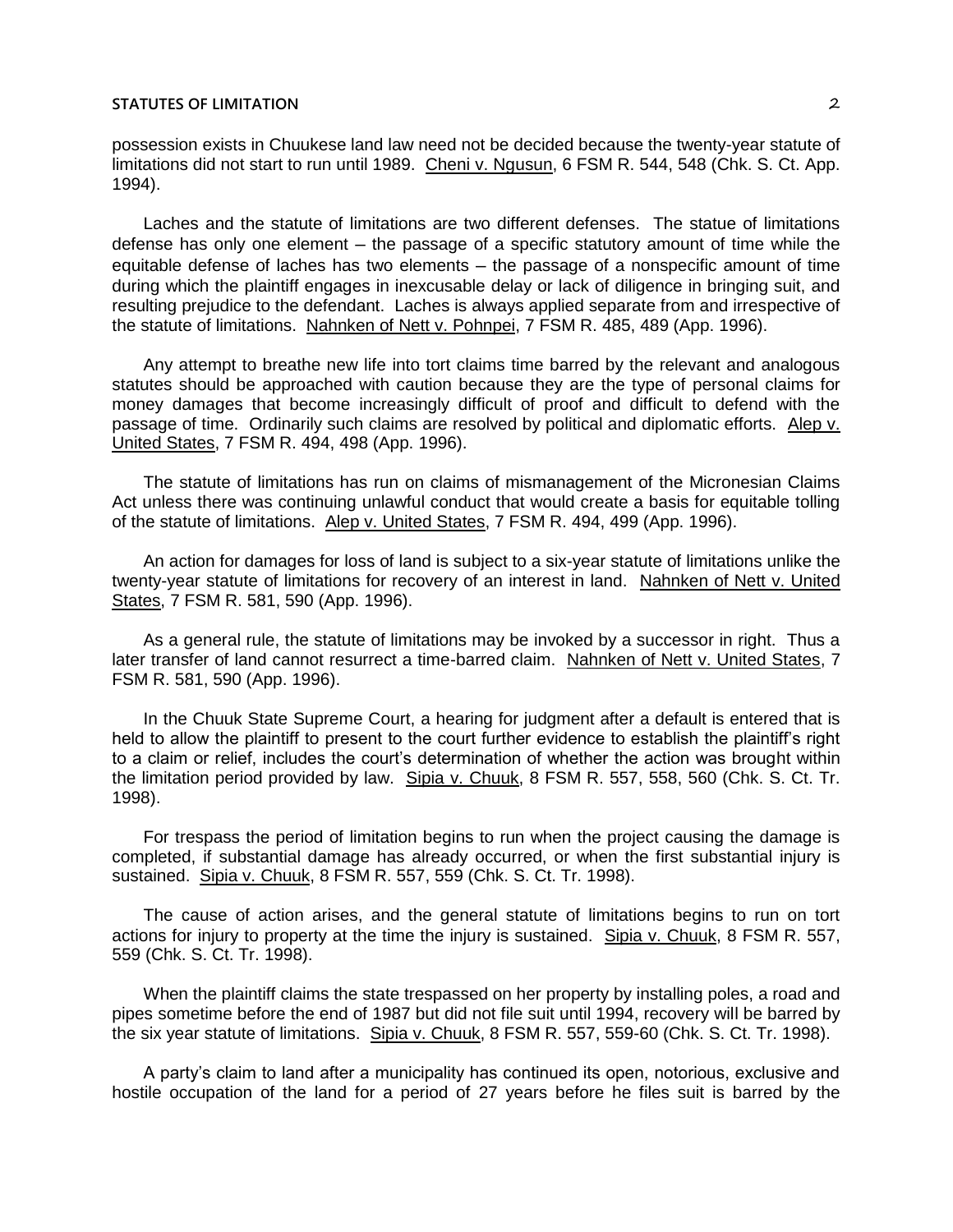twenty-year statute of limitations, and the municipality is the true and lawful owner of title to the land in dispute on the theory of adverse possession. Hartman v. Chuuk, 9 FSM R. 28, 31 (Chk. S. Ct. App. 1999).

A suit filed on March 18, 1997 for a cause of action with a six-year statute of limitation that accrued on March 18, 1991 was filed on the very last day for doing so because in computing any time period the day of the act, event, or default from which the designated time period begins to run is not included. Mid-Pacific Liquor Distrib. Corp. v. Edmond, 9 FSM R. 75, 78 (Kos. 1999).

All actions in Kosrae State Court must be commenced within the time period stated in Kosrae State Code, title 6, chapter 25. Jonah v. Kosrae, 9 FSM R. 335, 343 (Kos. S. Ct. Tr. 2000).

Because a trespass claim has either a twenty-year or a six-year statute of limitations, the statute of limitations on a trespass starting November, 1999 will not run for many years. College of Micronesia-FSM v. Rosario, 10 FSM R. 175, 188 (Pon. 2001).

After a Trust Territory employee's cause of action accrued in 1980 when he completed the informal grievance procedure with his supervisor, he had two options: follow the formal grievance procedure for review by the Personnel Board; or file suit in court for judicial review of his grievance. Since his right to sue was complete then, a suit, filed in 2000, will be barred by the six-year statute of limitations and dismissed. Skilling v. Kosrae, 10 FSM R. 448, 452-53 (Kos. S. Ct. Tr. 2001).

When there is a two year statute of limitations for actions for injury to or for the death of one caused by the wrongful act or neglect of another, when the plaintiff, who was an adult at the time she was injured, filed her complaint over seven years after the injury, and when the testimony yields no information why the statute of limitations had not run two years after the date of the accident, a motion to dismiss based on the statute of limitations will be granted. Adolip v. Mobil Oil Micronesia, Inc., 10 FSM R. 587, 589 (Pon. 2002).

In Kosrae, actions on a judgment and actions for the recovery of land or an interest in land have a twenty year statute of limitations. Sigrah v. Kosrae State Land Comm'n, 11 FSM R. 169, 174 (Kos. S. Ct. Tr. 2002).

An action on a judgment filed more than twenty years after the judgment was announced, but less than twenty years after the written judgment was served on the parties is timely filed and not barred by the statute of limitations. Sigrah v. Kosrae State Land Comm'n, 11 FSM R. 169, 174 (Kos. S. Ct. Tr. 2002).

The accrual of a cause of action for recovery of land begins when a suit may successfully be maintained upon. Where a cause of action for recovery of land accrued when the Determinations of Ownership were served and when the complaint was filed within twenty years of service, the cause of action for the recovery of land falls within the twenty year limitations period and is not barred by the statute of limitations. Sigrah v. Kosrae State Land Comm'n, 11 FSM R. 169, 174 (Kos. S. Ct. Tr. 2002).

The statute of limitations is an affirmative defense which must be raised in the defendant's answer, and when it has not been, the defendant has waived its statute of limitations defense.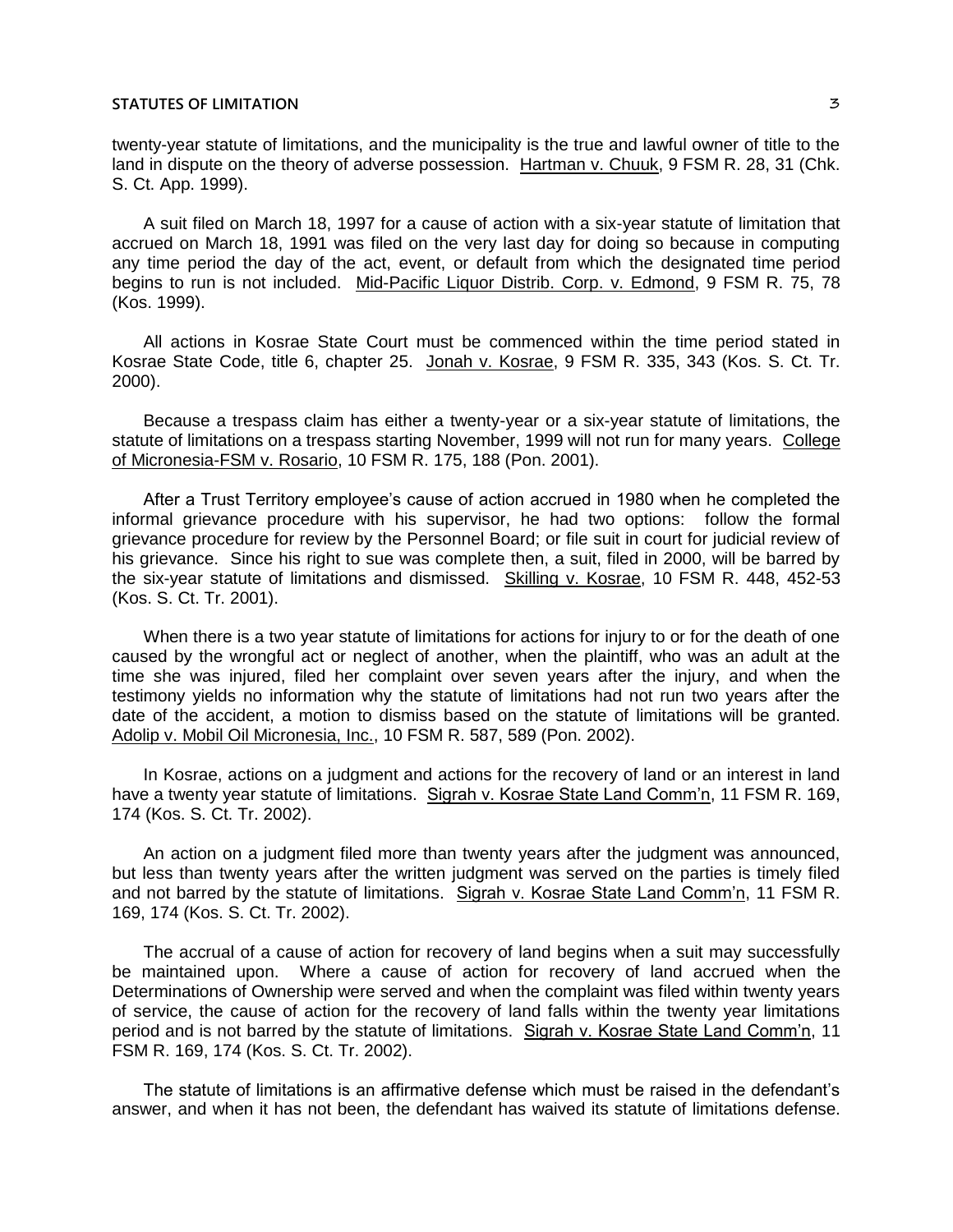Tolenoa v. Kosrae, 11 FSM R. 179, 185 (Kos. S. Ct. Tr. 2002).

When the applicable statute of limitations is six years and the construction agreement between the Permans and Felix is dated January 10, 1997 and other operative events occurred in September and October 1997, a July 23, 2002 motion to amend the complaint to add Felix and claims against him is not time barred. Adams v. Island Homes Constr., Inc., 11 FSM R. 218, 233 (Pon. 2002).

The review of legal errors is *de novo*. The questions of when a statute of limitations begins to run, and whether a claim is barred by the statute of limitations, are questions of law and to be reviewed *de novo*. Kosrae v. Skilling, 11 FSM R. 311, 315 (App. 2003).

Laches and the statute of limitations are two different defenses. The statute of limitations defense has only one element, which is the passage of a specific statutorily set amount of time. The equitable defense of laches has two elements. One element is the passage of a nonspecific amount of time during which the plaintiff engages in inexcusable delay or lack of diligence in bringing suit, and the other element is the resulting prejudice to the defendant. Kosrae v. Skilling, 11 FSM R. 311, 318 (App. 2003).

Unlike statutes of limitation, which bar an action after a fixed period of time, laches depends upon considerations of fairness, justice, and equity, and is invoked when the applicable statute of limitations has not yet passed. Kosrae v. Skilling, 11 FSM R. 311, 318 (App. 2003).

A statute of limitations defense is not one of the enumerated defenses that may be brought by motion under Rule 12(b), but rather is one of the specific defenses named in Rule 8(c) where a party must set forth affirmatively in the answer, the statute of limitations and any other matter constituting an avoidance or affirmative defense. Segal v. National Fisheries Corp., 11 FSM R. 340, 342 (Kos. 2003).

When claims for food, lodging, and transportation costs could have been first sued upon as of March, 1996, the six year limitations period on those claims expired before the July 4, 2002 complaint was filed. Segal v. National Fisheries Corp., 11 FSM R. 340, 343 (Kos. 2003).

That alleged contracts may have extended from June 5, 1995, to July 5, 1996, does not permit the plaintiffs to pursue all of their alleged claims in a complaint filed on July 4, 2002. The relevant inquiry is when the alleged contract breaches occurred and the consequent causes of action accrued, not when the alleged contracts expired. When all of the claims except those for wages first payable on or after July 4, 1996, accrued more than six years from the filing of the complaint, the complaint will be dismissed, but without prejudice to the filing of an amended complaint for any wage claims that accrued on or after July 4, 1996. Under Civil Rule 15(c), the filing of any such amended complaint will relate back to July 4, 2002, the original complaint's filing date. Segal v. National Fisheries Corp., 11 FSM R. 340, 343 (Kos. 2003).

A statute of limitations is one of the expressly stated affirmative defenses to an action under Civil Rule 8(c). As such, it may be waived. On the other hand, a defect in subject matter jurisdiction may never be waived, and may be raised at any time, even after judgment. Andrew v. FSM Social Sec. Admin., 12 FSM R. 78, 80 (Kos. 2003).

To read the language that a petitioner shall by filing in court, within 60 days after the entry of the order, a written petition praying that the order be modified or set aside in whole or in part, to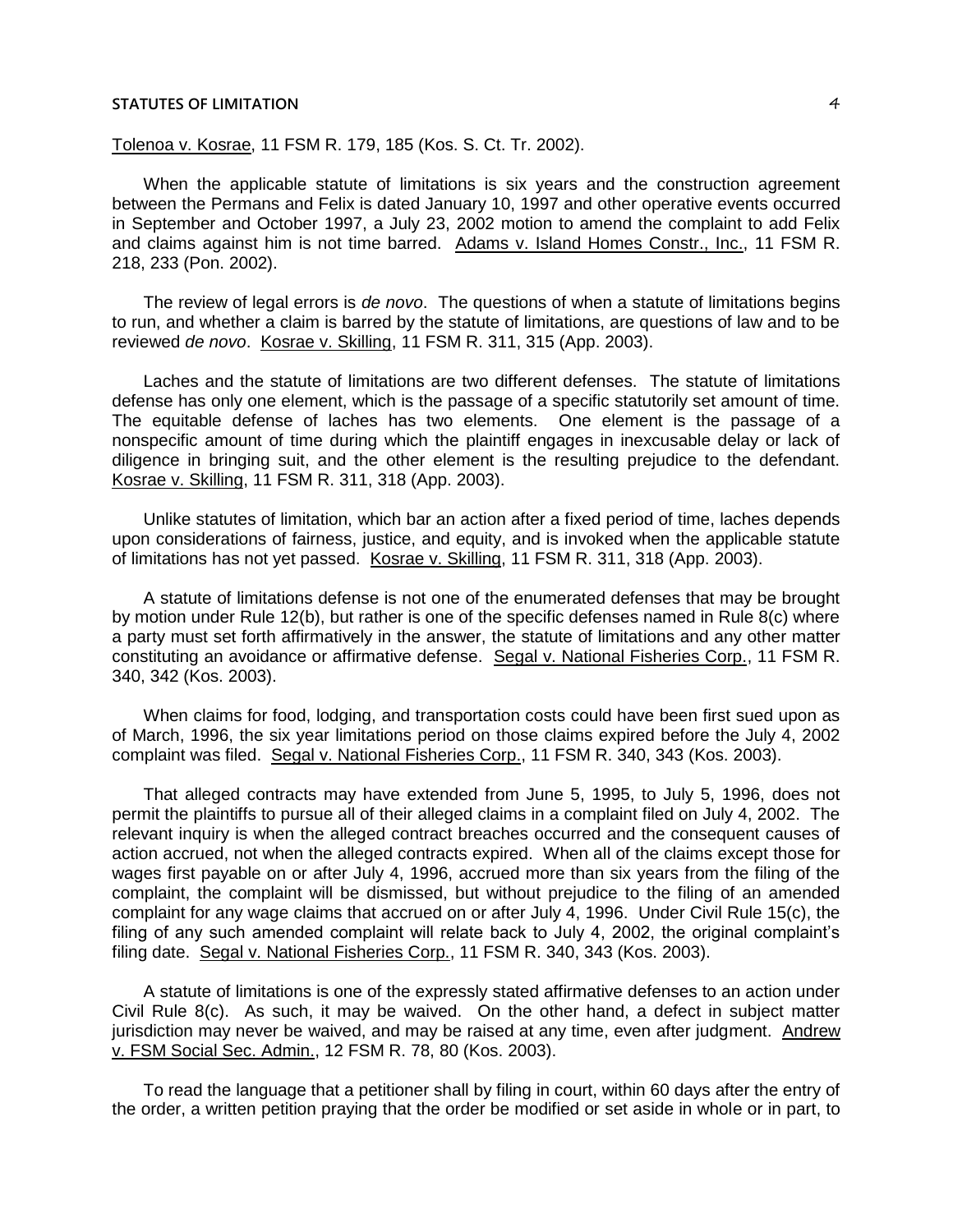mean that the 60 day time period is absolute, which is to say jurisdictional, would be to read the statute as limiting the trial division's jurisdiction to hear such appeals. Statutes which limit a court's jurisdiction are to be construed narrowly. Andrew v. FSM Social Sec. Admin., 12 FSM R. 78, 81 (Kos. 2003).

Given the absence in the statute of any express language limiting the court's jurisdiction, the 60-day period for filing a petition in the FSM Supreme Court trial division to appeal a final order of the Social Security Administration is a statute of limitations. As such, it is one of the specifically enumerated defenses under FSM Civil Rule 8(c) that may be raised in the answer. The time limit does not affect the court's subject matter jurisdiction. Andrew v. FSM Social Sec. Admin., 12 FSM R. 78, 81 (Kos. 2003).

A denial of a motion to dismiss for lack of jurisdiction is without prejudice to Social Security's right to raise the statute of limitations defense by motion pursuant to FSM Civil Rule 12(c). Andrew v. FSM Social Sec. Admin., 12 FSM R. 78, 81 (Kos. 2003).

A statute of limitations defense is an issue for trial when questions of fact exist. AHPW, Inc. v. FSM, 12 FSM R. 114, 123-24 (Pon. 2003).

When the Pohnpei Foreign Investment Board's letter states that the plaintiff is ordered to cease and desist from engaging in business and must surrender her Foreign Investment Permit, the clear implication of the Board's letter is that its revocation decision is effective immediately with no indication that those "orders" would take effect only at the expiration of a 20-day period. Thus, having failed to inform plaintiff of the 20-day waiting period, and having improperly indicated that its revocation decision was immediately effective, the Board cannot rely on the 20-day statutory period to appeal as a basis for dismissing this appeal. To the extent that it functions as a statute of limitation, it begins to run when a permit holder is notified of a Board decision and informed that the decision will become effective in 20 days if not appealed. Cuipan v. Pohnpei Foreign Inv. Bd., 12 FSM R. 184, 186 (Pon. 2003).

The continuing tort doctrine is well-settled law, and dictates that when there is an ongoing pattern of tortious activity where no single incident may be fairly identified as the cause of the harm suffered, then it is appropriate to regard the total effect of the conduct as actionable, and the statute of limitations does not begin to run until the conduct has ceased. In order to invoke the continuing tort doctrine, there must be continuing unlawful acts, and not merely continuing effects from a single original act. AHPW, Inc. v. FSM, 12 FSM R. 544, 553 (Pon. 2004).

The rationale behind the principle that the statute of limitations does not begin to run on a continuing wrong until the wrong is over and done with is that the principle strikes a balance between the plaintiff's interest in being spared having to bring successive suits, and the two distinct interests, that statutes of limitations serve. One is evidentiary ─ to reduce the error rate in legal proceedings by barring litigation over claims relating to the distant past. The other is repose – to give people the assurance that after a fixed time they can go about their business without fear of having their liberty or property taken through the legal process. When an unlawful course of conduct's final act occurs within the statutory period, these purposes are adequately served, in balance with the plaintiff's interest in not having to bring successive suits, by requiring the plaintiff to sue within the statutory period but letting him reach back and get damages for the entire duration of the alleged violation. Some of the evidence, at least, will be fresh. And the defendant's uncertainty as to whether be will be sued at all will be confined to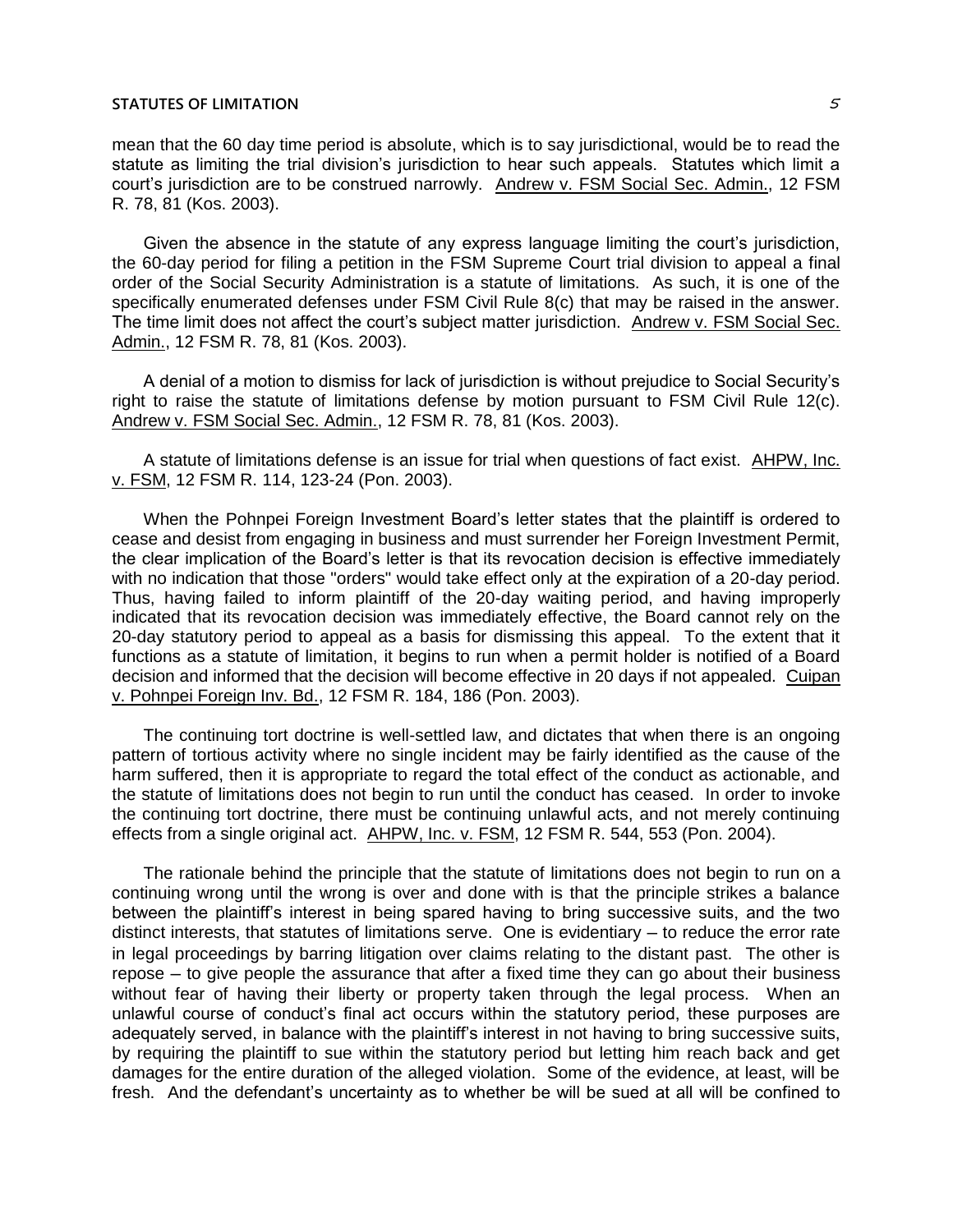the statutory period. His uncertainty about the extent of his liability may be greater, but that is often true in litigation. AHPW, Inc. v. FSM, 12 FSM R. 544, 553 (Pon. 2004).

Kosrae State Code, Title 6, Chapter 25 establishes the statutes of limitations which are applicable to specific types of civil actions. All actions in Kosrae State Court must be commenced within the time period stated therein. Skilling v. Kosrae State Land Comm'n, 13 FSM R. 16, 19 (Kos. S. Ct. Tr. 2004).

The statute of limitations is an affirmative defense which must be raised in either the answer or in a motion to dismiss. Kinere v. Kosrae Land Comm'n, 13 FSM R. 78, 80 (Kos. S. Ct. Tr. 2004).

When the allegations made in the complaint are for causes of action that accrued more than seven years ago, and when claims against the Kosrae State Land Commission for violation of statute and violation of due process are subject to a limitations period of six years, the claims based upon Land Commission actions which took place in 1997 are therefore barred by the statute of limitations and defendants Kosrae State Land Commission and Kosrae state government will be dismissed from the action. Kinere v. Kosrae Land Comm'n, 13 FSM R. 78, 81 (Kos. S. Ct. Tr. 2004).

The six-year statute of limitations cannot bar an action when all the payments that the plaintiff seeks to recover appear to have taken place within the six years before the complaint was filed. Rudolph v. Louis Family, Inc., 13 FSM R. 118, 127 (Chk. 2005).

Because the allegations of the plaintiff's own complaint demonstrate that certain of its claims are subject to the defense of statute of limitations, the court may chose to dismiss those claims on the statute of limitations, although it is an affirmative defense. Mobil Oil Micronesia, Inc. v. Pohnpei Port Auth., 13 FSM R. 223, 228 (Pon. 2005).

The continuing tort principle dictates that when there is an ongoing pattern of tortious activity where no single incident may be fairly identified as the cause of the harm suffered, then it is appropriate to regard the total effect of the conduct as actionable, and the statute of limitations does not begin to run until the conduct has ceased. Pohnpei v. AHPW, Inc., 14 FSM R. 1, 17 (App. 2006).

Laches has two elements – the passage of a nonspecific amount of time during which the plaintiff engages in inexcusable delay or lack of diligence in bringing suit, and resulting prejudice to the defendant. Laches is always applied separate from and irrespective of the statute of limitations. Pohnpei v. AHPW, Inc., 14 FSM R. 1, 18 (App. 2006).

Actions for the recovery of land or any interest therein must be started within twenty years after the cause of action accrues. A claim to land clearly cannot be renewed when the statute of limitations on an action to recover an interest in land is twenty years and more than twenty years have passed since the certificate of title in another's favor was issued. Any subsequent attempt to litigate the land's ownership is barred by the statute of limitations. Dereas v. Eas, 14 FSM R. 446, 456 (Chk. S. Ct. Tr. 2006).

If an action accrued to a predecessor in interest, the twenty years statute of limitations is computed when the action first accrued to the predecessor. The statute of limitations does not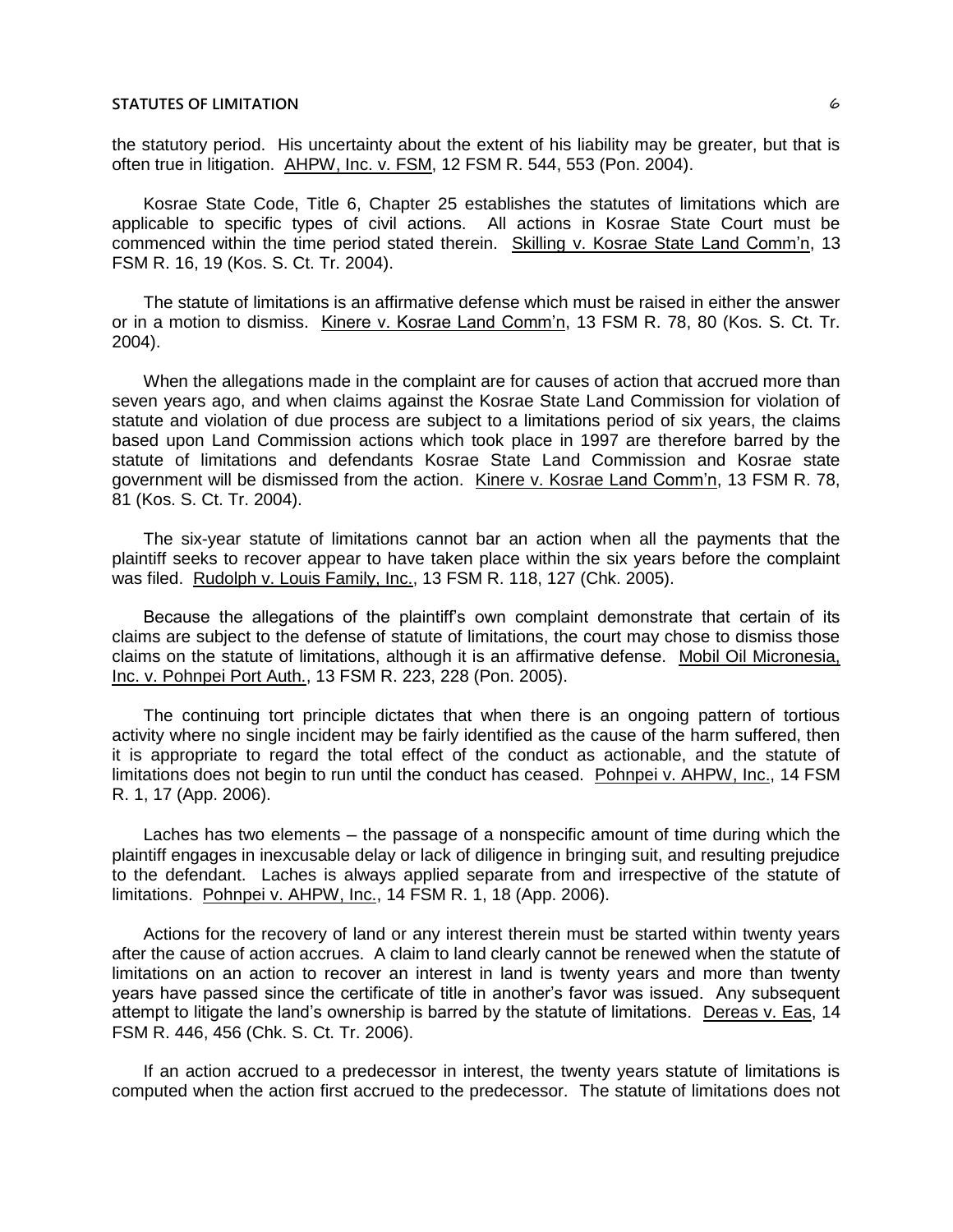start to run all over again each time there is a new successor in interest. Dereas v. Eas, 14 FSM R. 446, 457 (Chk. S. Ct. Tr. 2006).

The statute of limitations is an affirmative defense which must be raised in a responsive pleading, such as an answer. It is an expressly stated affirmative defense to an action under Civil Rule 8(c), and as such, it is waived if it is not pled, or if it is not raised in a Rule 12(b)(6) motion for failure to state a claim. FSM Social Sec. Admin. v. Fefan Municipality, 14 FSM R. 544, 546 (Chk. 2007).

When the defendant has waived any statute of limitations defense, the limitations statute will not, as a matter of law, bar a summary judgment for the plaintiff. FSM Social Sec. Admin. v. Fefan Municipality, 14 FSM R. 544, 547(Chk. 2007).

The statute of limitations foreclosed the intervenor's claim, no matter how meritorious it might have been, in 2001 because the statute of limitations started to run in 1981 when the plaintiff was issued his certificate of title and that certificate of title constituted notice to the world of the plaintiff's claim to ownership of Lot No. 029-A-23, especially since the intervenor and the defendant both knew in 1991 that the plaintiff claimed to own the lot, or as the intervenor put it, that the certificate of title in the plaintiff's favor was not correct. Dereas v. Eas, 15 FSM R. 135, 139 (Chk. S. Ct. Tr. 2007).

When the twenty-year statute of limitations for the recovery of land or an interest therein did not expire until 2001 and since during the ten years from 1991, the latest date by which the intervenor and the defendant knew of the plaintiff's certificate of title, neither ever sued the plaintiff, that statute has now become a bar to any claim to Lot No. 029-A-23 by either the defendant or the intervenor. Dereas v. Eas, 15 FSM R. 135, 139 (Chk. S. Ct. Tr. 2007).

Once a claim is filed in court, the time set under a statute of limitations stops running. This means that a claim for adverse possession does not include the time after an action has been filed in a court. Therefore, the 20-year period for the claimants to occupy land openly, notoriously, exclusively, continuously, and under a claim of right must run prior to the time claims were filed. Heirs of Obet v. Heirs of Wakap, 15 FSM R. 141, 145 (Kos. S. Ct. Tr. 2007).

The statute of limitations is generally an affirmative defense that may be pled in the answer. A statute of limitations defense is not one of the enumerated defenses under Rule 12(b), but rather is one of the specific defenses named in Rule 8(c), where a party must set forth affirmatively in the answer, the statute of limitations and any other matter constituting an avoidance or affirmative defense. The statute of limitations defense may, however, be raised by a Rule 12(b)(6) motion, or, if affidavits are filed with the motion, by a Rule 56 summary judgment motion, as well as by answer, but if there is a question of fact about the defense's existence, the issue then cannot be determined on affidavits, and must be raised in the answer. John v. Chuuk Public Utility Corp., 15 FSM R. 169, 171-72 (Chk. 2007).

If a statutory remedy provides as a condition precedent to enforce the remedy that it must be started within a prescribed time, it is jurisdictional and the statute of limitations may be raised in a Rule 12(b)(6) motion to dismiss. John v. Chuuk Public Utility Corp., 15 FSM R. 169, 172 (Chk. 2007).

The affirmative defense of statute of limitations is to be raised affirmatively in the responsive pleading; it is not a defense that may be brought by a Rule 12(b) motion. George v. George, 15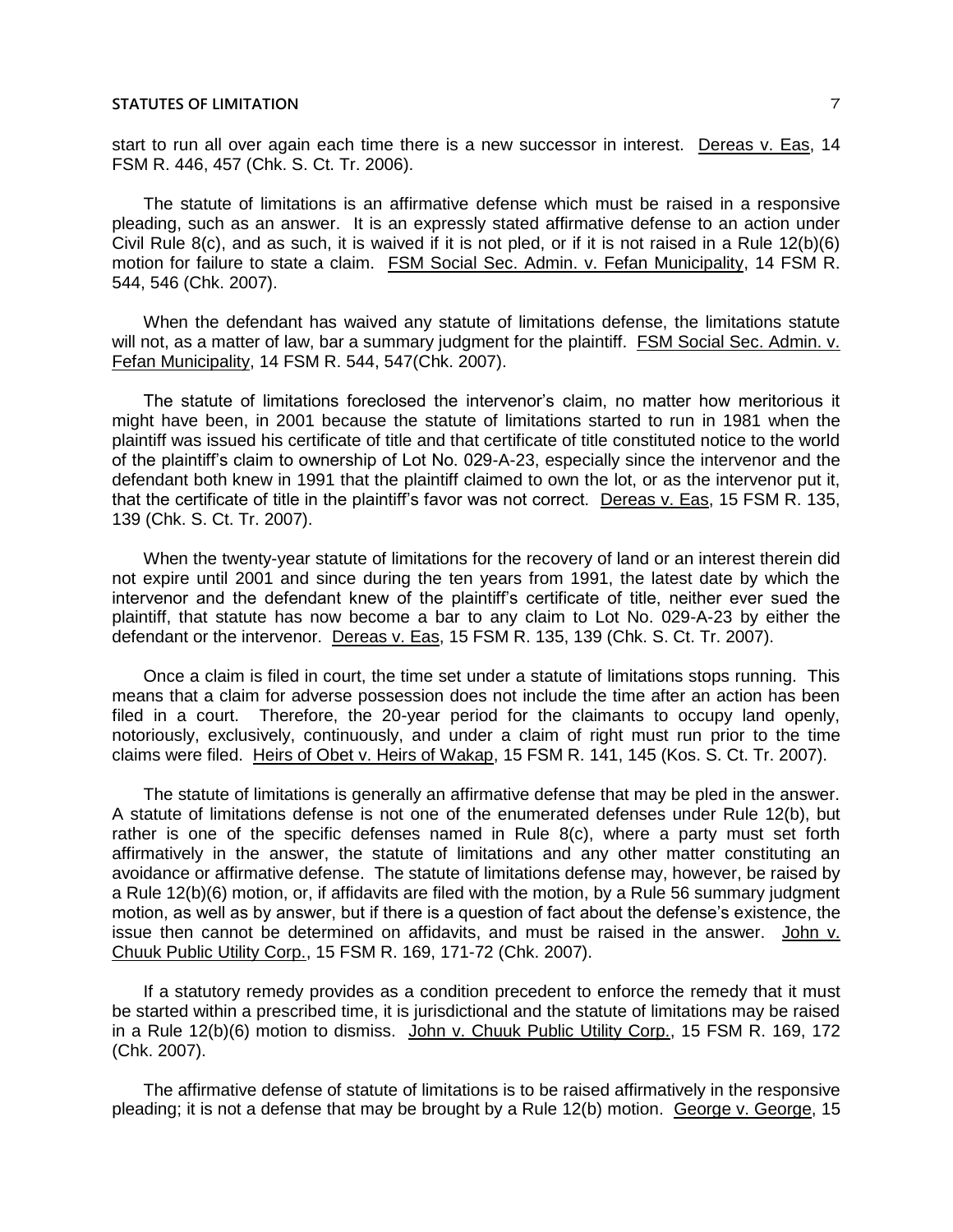FSM R. 270, 273 (Kos. S. Ct. Tr. 2007).

The statute of limitations for filing an action is different and distinct from the time limits for filing an appeal from a Land Court or Land Commission decision. An appeal from a Land Court or Land Commission decision is a statutorily-created right. Allen v. Allen, 15 FSM R. 613, 620 (Kos. S. Ct. Tr. 2008).

A statute of limitations is an independent bar to an action, separate from any opportunity to appeal that might be granted by a statute. Allen v. Allen, 15 FSM R. 613, 620 (Kos. S. Ct. Tr. 2008).

When the statute of limitations has expired on all loan instalment payments that became due before July 20, 2001 and when only two instalment payments were due after that date, the lender is, as a matter of law, entitled to judgment for only those two payments. FSM Dev. Bank v. Chuuk Fresh Tuna, Inc., 16 FSM R. 335, 338 (Chk. 2009).

A statute of limitation establishes a time limit for suing in a civil case, based on the date when the claim accrued. The purpose of such a statute is to require diligent prosecution of known claims, thereby providing finality and predictability in legal affairs and ensuring that claims will be resolved while evidence is reasonably available and fresh. Allen v. Allen, 17 FSM R. 35, 39 (App. 2010).

A statute of limitation will bar the maintenance of a cause of action, no matter how meritorious the claim, when it is brought too long after the cause of action arose. Allen v. Allen, 17 FSM R. 35, 39 (App. 2010).

When none of a plaintiff's causes of action are covered by the two-year statutes of limitation and when a complaint against the Land Commission cannot be a claim for the recovery of land from the Land Commission because the Land Commission does not own an interest in the claimed land, any negligence or due process claim against the Land Commission is subject to a six-year limitations period and will be time-barred and dismissed when the Land Commission actions or omissions are all over six years old. Allen v. Allen, 17 FSM R. 35, 39-40 (App. 2010).

When the plaintiff's causes of action arose or accrued in 1986 since, assuming he proved his case, he could have sued successfully for the recovery of the land then, and since no fraud is alleged or apparent, the plaintiff had twenty years within which to seek recovery of the land. Since that time period expired in 2006, the plaintiff's February 2007 complaint is thus timebarred. Allen v. Allen, 17 FSM R. 35, 40-41 (App. 2010).

When the six-year statute of limitations started in December 2002, and expired in December 2008, a case filed on March 23, 2009, was filed too late. Dungawin v. Simina, 17 FSM R. 51, 54 (Chk. 2010).

If it were clear that the allegations in the plaintiff's own complaint demonstrate that his claims are subject to the defense of statute of limitations, the court may dismiss those claims as time-barred even though the statute of limitations is an affirmative defense. But when there are significant factual issues that may affect the defendant's statute of limitations defense, a motion to dismiss on statute of limitations grounds must be denied. Aunu v. Chuuk, 18 FSM R. 48, 50- 51 (Chk. 2011).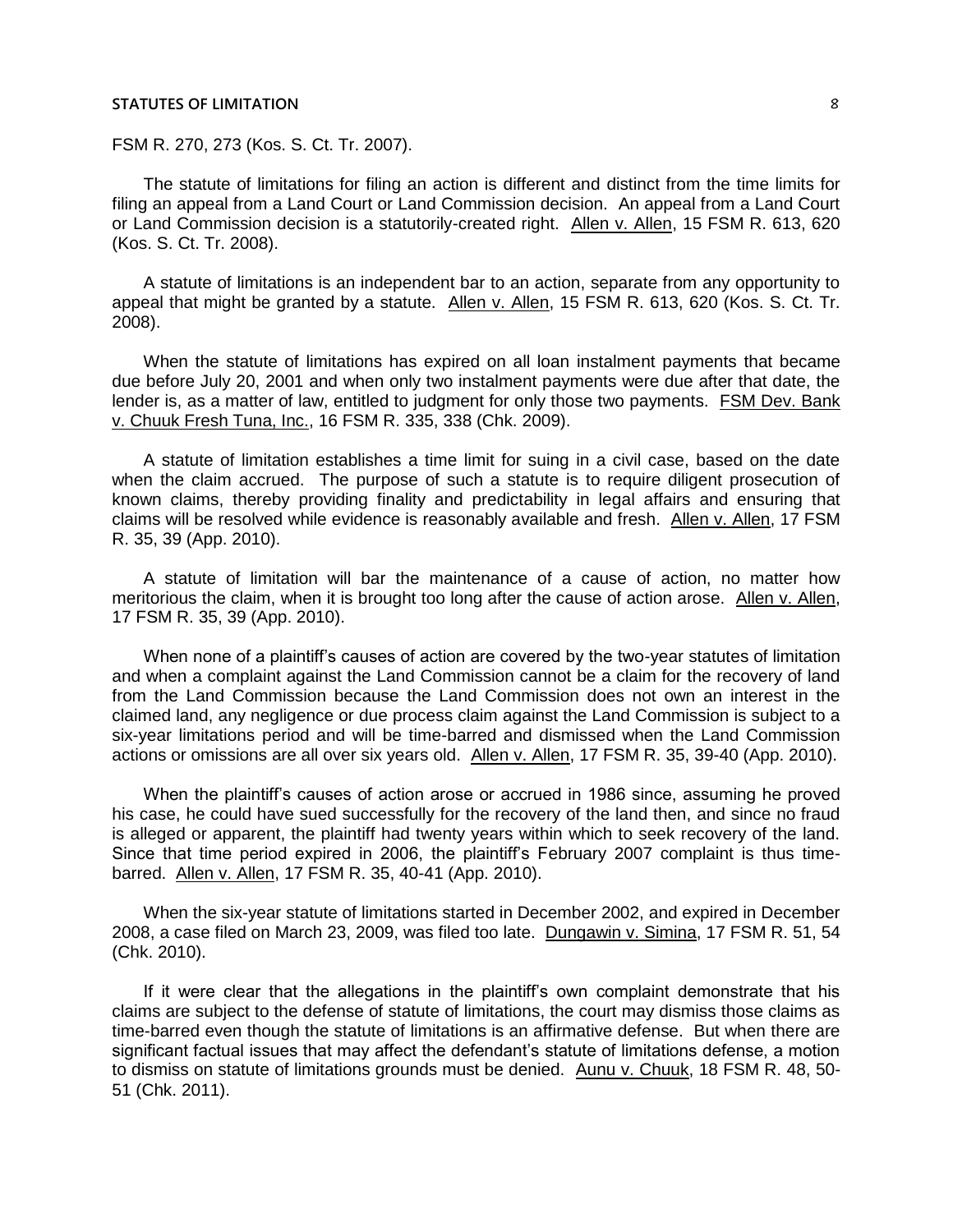When the original loan documents were executed over fourteen years ago, the statute of limitations has run on a cause of action based on deception in their execution. Sorech v. FSM Dev. Bank, 18 FSM R. 151, 157-58 (Pon. 2012).

Leave to amend a complaint must be freely given if justice so requires, but the court must deny leave to amend when the amendment would be futile. One reason an amendment would be futile is if the claims are barred by the relevant statute of limitations. Iwo v. Chuuk, 18 FSM R. 252, 254 (Chk. 2012).

While a statute of limitations bars a claim after the passage of a specified time, the common-law rebuttable presumption of payment is, on the other hand, used as evidence, based on the lapse of time, to create a rebuttable inference that the debt has been paid or otherwise satisfied. The presumption is based on the assumption that a person, before the passage of twenty years, would have recovered what belonged to that person unless prevented by some impediment. The persuasiveness of the presumption may be strengthened or diminished by evidence supporting or contradicting the significance of the lapse of time. Kama v. Chuuk, 18 FSM R. 326, 335 (Chk. S. Ct. Tr. 2012).

The purpose of a statute of limitations is to require diligent prosecution of known claims, thereby providing finality and predictability in legal affairs and ensuring that claims will be resolved while evidence is reasonably available and fresh. Aunu v. Chuuk, 18 FSM R. 467, 469 n.2 (Chk. 2012).

The most frequent attorney error that may be the subject of a successful legal malpractice action is the attorney's failure to comply with a statute of limitation. Aunu v. Chuuk, 18 FSM R. 467, 469 n.2 (Chk. 2012).

When by the time the case was filed on January 14, 2010, the six-year statute of limitations would, even though it had been tolled by the filing of an earlier case, bar any claims arising before September 6, 2003, and when it is undisputed that all of the plaintiff's overtime claims were for 2002, the state has good grounds for and is entitled to summary judgment on its statute of limitations defense. Aunu v. Chuuk, 18 FSM R. 467, 470 (Chk. 2012).

The statute of limitations is an affirmative defense which, if not pled, is waived. Bank of Hawaii v. Susaia, 19 FSM R. 66, 69 n.2 (Pon. 2013).

When, since the State of Chuuk and its Governor cannot prevail on their limitations defense, the plaintiffs' motion for partial summary judgment will be granted against the defendant state because Chuuk was the borrower on the airport renovation loan but since the Governor is not liable on the loan partial summary judgment will not be granted against him. Eot Municipality v. Elimo, 19 FSM R. 290, 295-96 (Chk. 2014).

When the Social Security Board's decision was entered on August 27, 2013, and was received by the plaintiff on September 17, 2013, the 60-day deadline would fall on October 26, 2013, which would have given the plaintiff 39 days to file her claim after service of the Board's decision. She thus had adequate time to file her claim, and when she failed to file her claim in time pursuant to 53 F.S.M.C. 708, the court is unwilling to extend the timeframe to file a claim when the statute's language is clear, and the complaint will dismissed based on its filing being untimely under 53 F.S.M.C. 708. Palikkun v. FSM Social Sec. Admin., 19 FSM R. 314, 317 (Kos. 2014).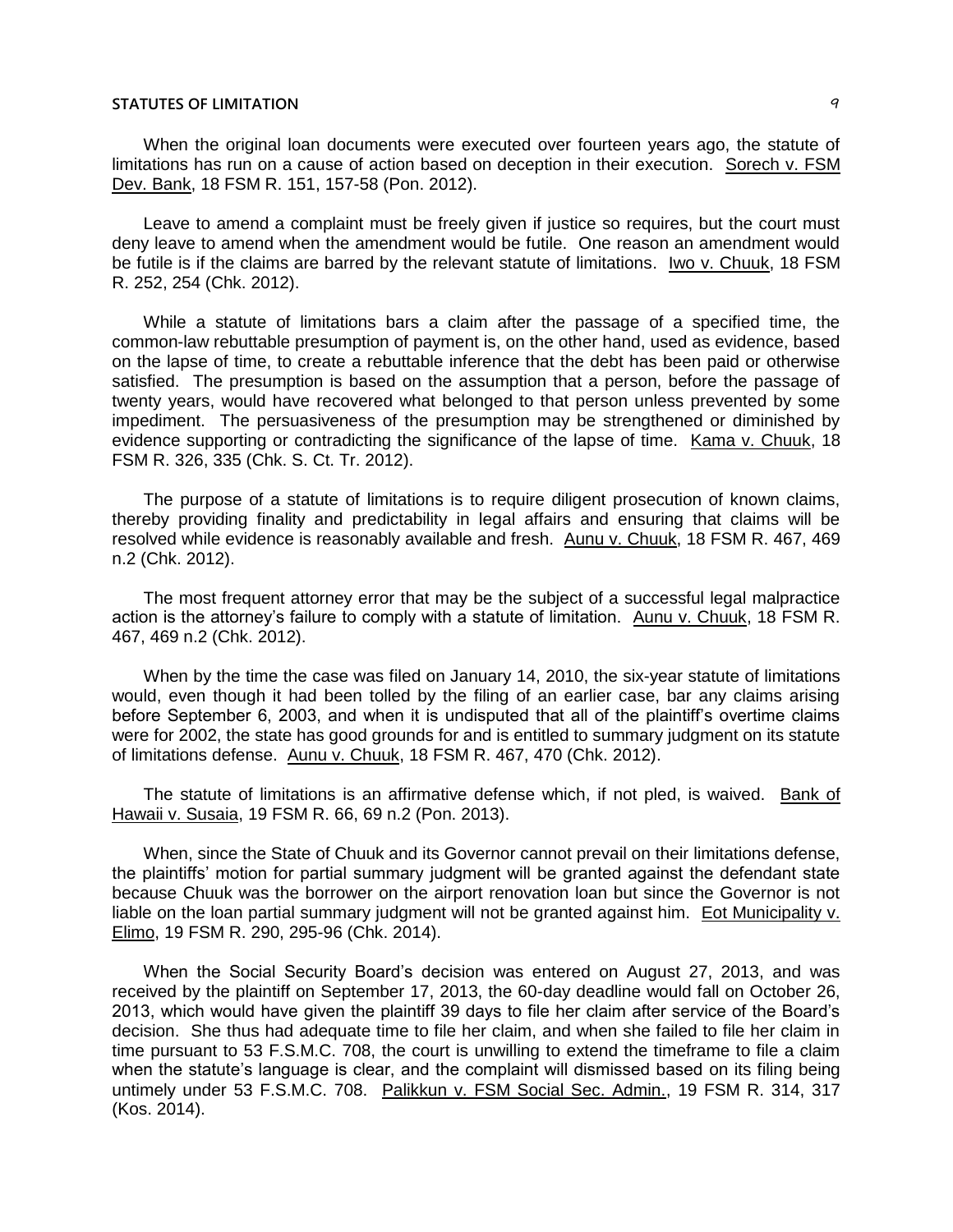When the allegations of the plaintiff's own complaint demonstrate that its claims are subject to the statute of limitations defense, the court may dismiss those claims on the statute of limitations ground, even though it is an affirmative defense. Palikkun v. FSM Social Sec. Admin., 19 FSM R. 314, 317 (Kos. 2014).

Under Rule 15(c), whenever the claim or defense asserted in an amended pleading arose out of the conduct, transaction, or occurrence set forth or attempted to be set forth in the original pleading, the amendment relates back to the date of the original pleading. Rule 15(c) is based on the notion that once litigation involving particular conduct or a given transaction or occurrence has been instituted, the parties are not entitled to the protection of the statute of limitations against the later assertion by amendment of defenses or claims that arise out of the same conduct, transaction, or occurrence as set forth in the original pleading. Chuuk Health Care Plan v. Department of Educ., 19 FSM R. 435, 438-39 (Chk. 2014).

When, if claims for health insurance premium contributions due before March 16, 2006, had been included in the original complaint and if the FSM had asserted the six-year statute of limitations defense, the statutory defense would have barred their recovery, the proposed amended complaint's relation back to the original filing date of March 16, 2012, cannot revive those claims. The court will therefore permit the proposed amended complaint but bar the plaintiff from seeking any health insurance premium contributions due before March 16, 2006. Chuuk Health Care Plan v. Department of Educ., 19 FSM R. 435, 439 (Chk. 2014).

The general rule is that statutes of limitations do not run against the sovereign. The policy behind the rule is that the public interest should not be prejudiced by the negligence of public officials. FSM v. Muty, 19 FSM R. 453, 460 (Chk. 2014).

When the complaint was filed on November 26, 2014, the six-year statute of limitations would bar the plaintiffs' claims unless their cause of action accrued on or after November 26, 2008, or some event or action tolled the running of the limitations period so that the six years did not end until November 26, 2014 or later. Thus, events that took place in 2007, cannot successfully overcome a statute of limitations affirmative defense. Onanu Municipality v. Elimo, 20 FSM R. 535, 545 (Chk. 2016).

Even though it is an affirmative defense, a court may choose to dismiss claims based on the statute of limitations, when the allegations of the plaintiff's own complaint demonstrate that certain of its claims are subject to the defense. Tilfas v. Kosrae, 21 FSM R. 81, 87 (App. 2016).

When it is clear that the allegations in the plaintiff's own complaint demonstrate that his claims are subject to the statute of limitations defense, the court may dismiss those claims as time-barred even though the statute of limitations is an affirmative defense. But when there are significant factual issues that may affect the defendant's statute of limitations defense, a motion to dismiss on statute of limitations grounds must be denied. Tilfas v. Kosrae, 21 FSM R. 81, 91 (App. 2016).

When a complaint's allegations are subject to the defense that the statute of limitation has lapsed, a court may choose to dismiss the action, even though it is an affirmative defense. Lonno v. Heirs of Palik, 21 FSM R. 103, 107 (App. 2016).

A statue of limitation generally is not jurisdictional unless it is a limitations period for claims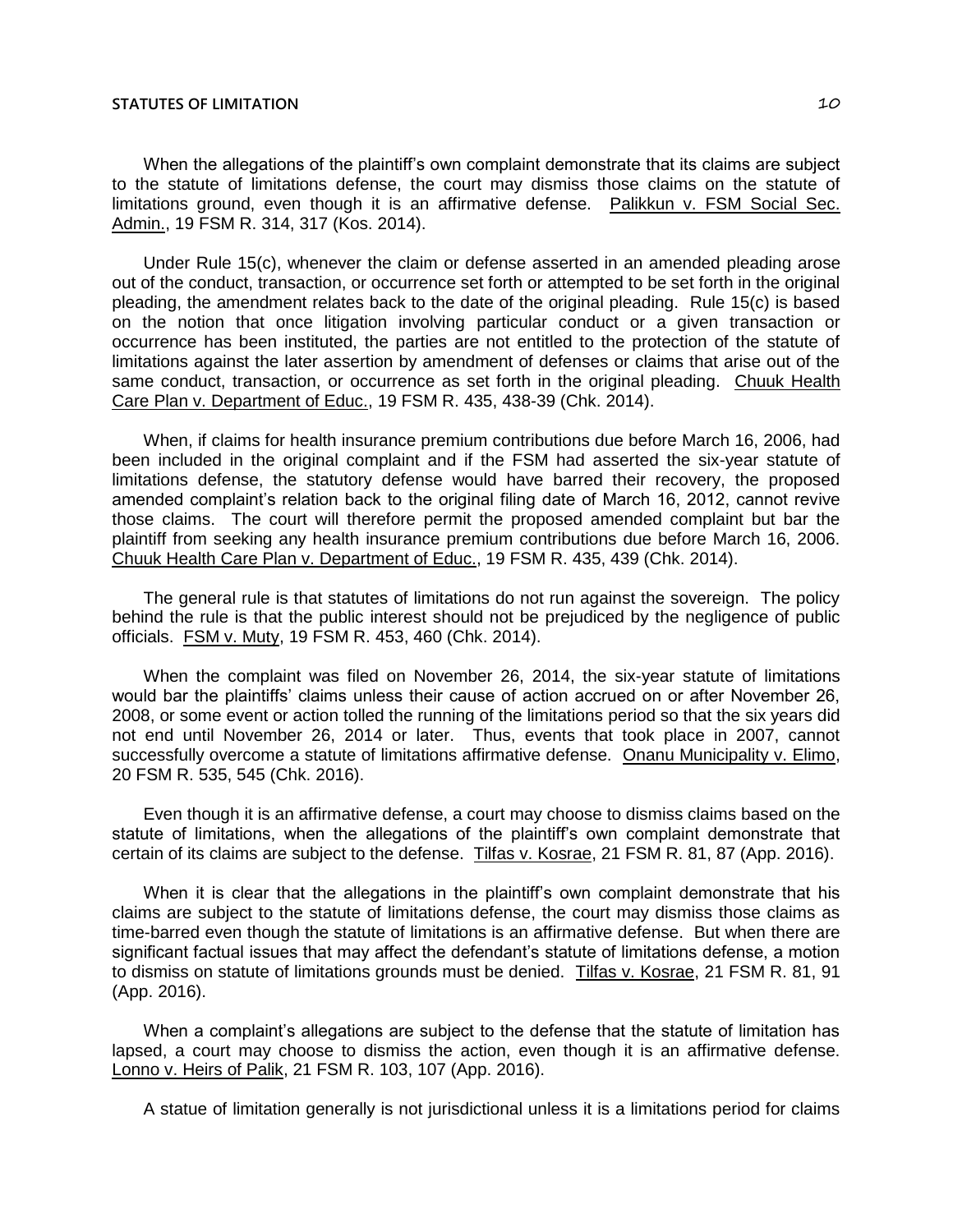against the government. Heirs of Preston v. Heirs of Alokoa, 21 FSM R. 572, 579 (App. 2018).

Raising a statute of limitation as a bar to a remedy does not deprive a court of jurisdiction to hear the cause in the first instance; the court could not adjudicate the question of proper application of the statute if it did not have subject matter jurisdiction. Heirs of Preston v. Heirs of Alokoa, 21 FSM R. 572, 579 (App. 2018).

The statute of limitations does not affect a court's jurisdiction because generally a statute of limitation is not jurisdictional unless it is a limitations period for claims against the government. Alik v. Heirs of Alik, 21 FSM R. 606, 621 (App. 2018).

Raising a statute of limitation as a bar to a remedy does not deprive a court of jurisdiction to hear the cause in the first instance; the court could not adjudicate the question of proper application of the statute if it did not have subject matter jurisdiction. Alik v. Heirs of Alik, 21 FSM R. 606, 621 (App. 2018).

When the allegations of the plaintiff's own complaint demonstrate that its claims are subject to the statute of limitations defense, the court may dismiss those claims on the statute of limitations ground, even though it is an affirmative defense. Helgenberger v. Ramp & Mida Law Firm, 22 FSM R. 4, 12 (Pon. 2018).

Even though it is an affirmative defense, a court may dismiss claims (or grant summary judgment thereon) based on the statute of limitations, when the allegations in the plaintiff's complaint demonstrate that its claims are subject to that defense. Panuelo v. Sigrah, 22 FSM R. 341, 357 (Pon. 2019).

A judgment for the plaintiff awarding him a sum of money creates a debt in that amount in his favor. The plaintiff may maintain proceedings by way of execution for enforcement of the judgment, the plaintiff may also be able to maintain an action upon the judgment. Ordinarily no useful purpose is served by bringing an action in the same state upon the judgment instead of executing upon it, but if the statute of limitations period has almost run, the plaintiff can bring an action upon the judgment and obtain a new judgment upon which the limitations period will run again. FSM Dev. Bank v. Carl, 22 FSM R. 365, 375 (Pon. 2019).

While ordinarily no advantage is gained by bringing an action in the same court upon a judgment, if the statute of limitation period has almost run upon the judgment, the judgment creditor can start the limitation period anew by bringing an action upon the judgment and obtaining a new judgment. FSM Dev. Bank v. Carl, 22 FSM R. 365, 375 (Pon. 2019).

─ Accrual of Action

A statute of limitation begins to run when the cause of action accrues. Creditors of Mid-Pac Constr. Co. v. Senda, 4 FSM R. 157, 159 (Pon. 1989).

In an action to enforce an unpaid stock subscription, the statute of limitations begins to run against the creditors when it runs against the corporation. Creditors of Mid-Pac Constr. Co. v. Senda, 4 FSM R. 157, 159 (Pon. 1989).

When a stock subscription specifies the date of payment, including payment in installments at specified times, the corporation has no cause of action until the date specified and at that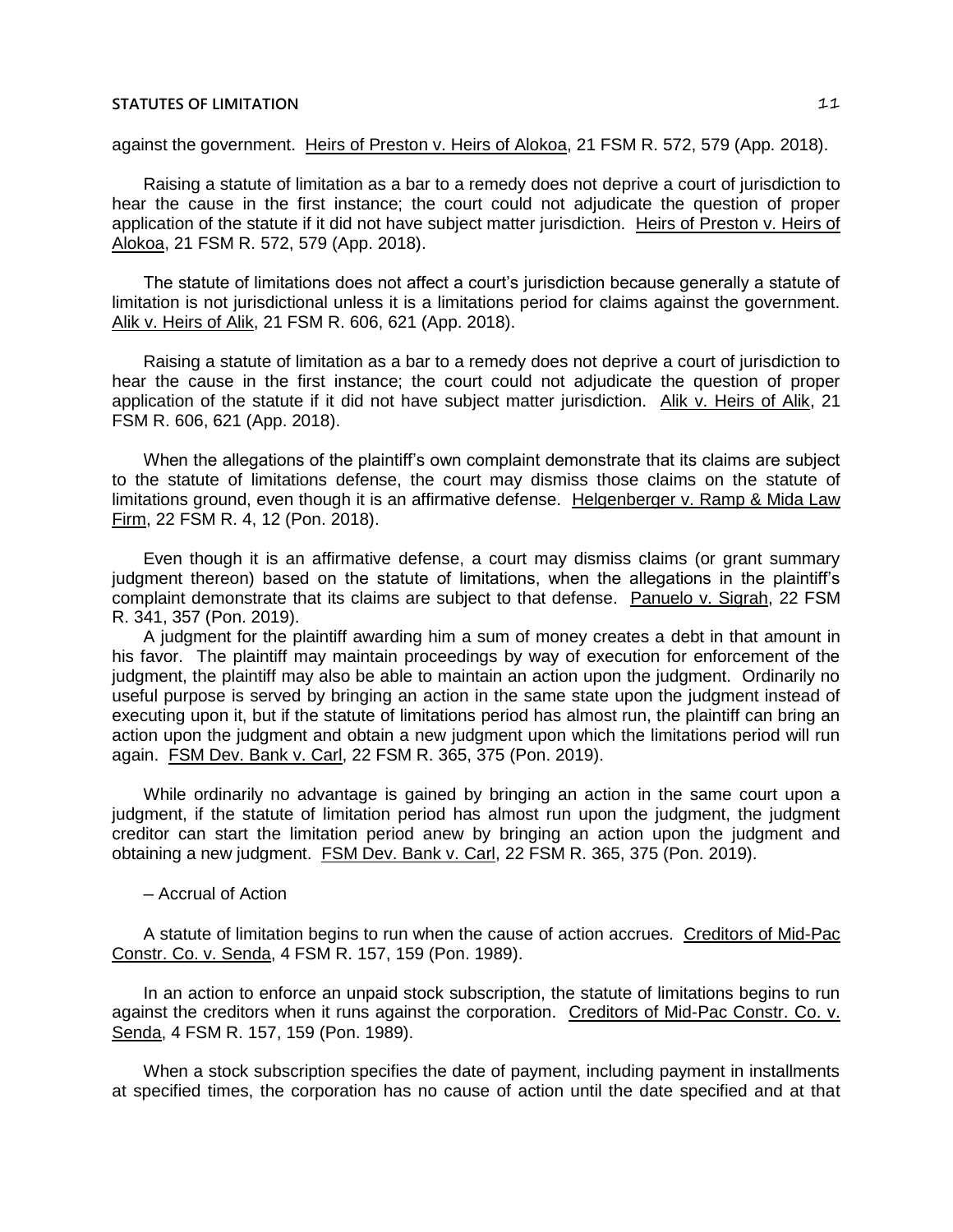time the statute of limitations begins to run. Creditors of Mid-Pac Constr. Co. v. Senda, 4 FSM R. 157, 159 (Pon. 1989).

Stock subscriptions which are silent as to the date and terms of payment do not become due until a call has been issued by the corporation or, if the corporation becomes insolvent without ever issuing such a call, then the cause of action to collect unpaid subscriptions accrues when the creditors, by authority of the court, first demand payment. Creditors of Mid-Pac Constr. Co. v. Senda, 4 FSM R. 157, 161 (Pon. 1989).

A cause of action accrues, and the statute of limitations begins to run, when a suit may be successfully maintained thereon. Where a note is payable in instalments, each instalment is a distinct cause of action and the statute of limitations begins to run against each instalment from the time it becomes due, that is, from the time when an action might be brought to recover it. Waguk v. Kosrae Island Credit Union, 6 FSM R. 14, 17 (App. 1993).

Since the statute of limitations does not commence running until after the cause of action accrues a prerequisite to determining the when the cause of action accrues is a precise clarification of the cause of action. Mid-Pacific Constr. Co. v. Semes (I), 6 FSM R. 171, 174 (Pon. 1993).

In general, a cause of action accrues when the right to bring suit on a claim is complete  $$ the true test in determining when a cause of action arises or accrues is to establish the time when the plaintiff could have first maintained the action to a successful conclusion. Mid-Pacific Constr. Co. v. Semes (I), 6 FSM R. 171, 176 (Pon. 1993).

In cases where a cause of action is contingent on a condition precedent, the statute of limitations does not begin to run until the condition has occurred, and as to a continuing injury until damages are actually sustained. Mid-Pacific Constr. Co. v. Semes (I), 6 FSM R. 171, 176 (Pon. 1993).

A cause of action based on violation of Corporations, Partnerships, and Associations Regulation 2.7 accrues from the point of insolvency of the corporation. Mid-Pacific Constr. Co. v. Semes (I), 6 FSM R. 165, 176-77 (Pon. 1993).

In general, the statute of limitations in an action for fraud begins to run from the time of discovery of the fraud, or when reasonable diligence should have led to discovery of the fraud. Mid-Pacific Constr. Co. v. Semes (I), 6 FSM R. 171, 177 (Pon. 1993).

Claims for torts that took place before 1951 accrued, at the latest, when the applicable Trust Territory statute took effect in 1951. Unless tolled, the statutes of limitation bar the FSM courts from adjudicating such claims. Alep v. United States, 6 FSM R. 214, 219-20 (Chk. 1993).

For actions for the recovery of land or any interest therein the statute of limitations is twenty years after the cause of action accrues, which is when a suit may first be successfully maintained thereon. Nahnken of Nett v. Pohnpei, 7 FSM R. 485, 488-89 & n.1 (App. 1996).

The date of accrual for a contribution cause of action is the day the judgment was entered. Obviously a prerequisite to any successful contribution action based on a judgment is the judgment itself. The limitations period for a contribution action is six years. Senda v. Semes, 8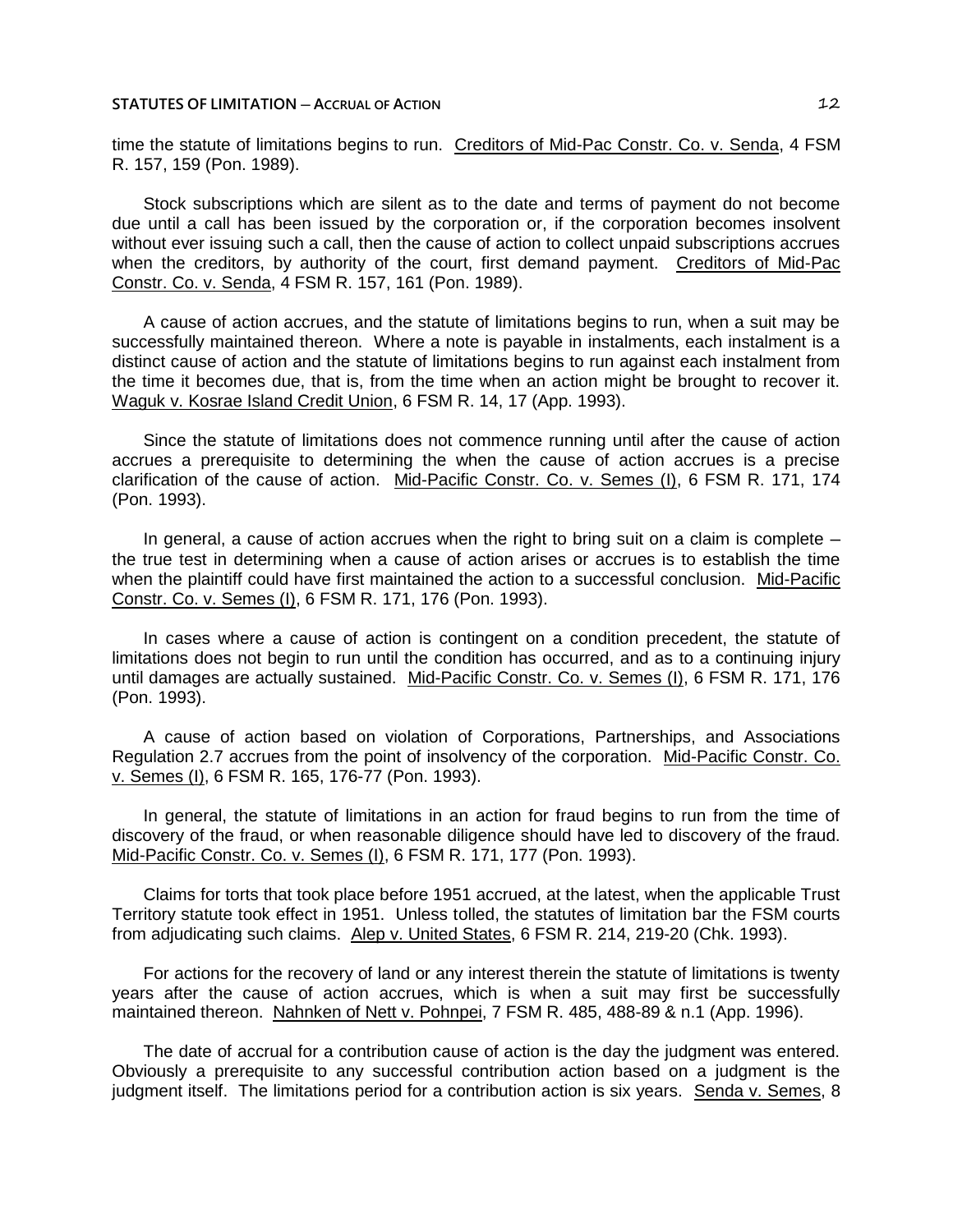FSM R. 484, 500-01 (Pon. 1998).

In an action brought to recover the balance due upon a mutual and open account, or upon a cause of action on which partial payments have been made, the cause of action shall be considered to have accrued at the time of the last item proved in the account. Mid-Pacific Liquor Distrib. Corp. v. Edmond, 9 FSM R. 75, 78 (Kos. 1999).

A statute of limitations begins to run when the cause of action accrues. When a complaint alleges that a defendant's anticompetitive actions forced the plaintiff out of business the cause of actions accrues when the plaintiff went out of business. AHPW, Inc. v. FSM, 9 FSM R. 301, 304 (Pon. 2000).

A cause of action accrues, and the statute of limitations begins to run, when a suit may be successfully maintained thereon. Jonah v. Kosrae, 9 FSM R. 335, 344 (Kos. S. Ct. Tr. 2000).

The statute of limitations does not begin to run as to a continuing injury until damages are sustained. Jonah v. Kosrae, 9 FSM R. 335, 344 (Kos. S. Ct. Tr. 2000).

The general rule applicable to negligence actions is that the statue of limitations runs from the time of the negligent act or omission, even though the total damage cannot be ascertained until a later date. Jonah v. Kosrae, 9 FSM R. 335, 344 (Kos. S. Ct. Tr. 2000).

When the original cause of injury is permanent in nature, and the damages may be recovered in one action, then the statute of limitations generally attaches at the time the act complained of is done. Jonah v. Kosrae, 9 FSM R. 335, 344 (Kos. S. Ct. Tr. 2000).

A plaintiff's claim for payment arises at the time that the payment became due because a cause of action arises when the right to bring suit on a claim is complete: the true test in determining when a claim arose is based upon when the plaintiff first could have maintained the action. E.M. Chen & Assocs. (FSM), Inc. v. Pohnpei Port Auth., 9 FSM R. 551, 556-57 (Pon. 2000).

When under the parties' contract, the defendant was to pay plaintiff within one year from the time that the defendant accepted the plaintiff's Master Plan and the Master Plan was accepted on October 3, 1994, the plaintiff's claim against defendant arose one year later on October 4, 1995. E.M. Chen & Assocs. (FSM), Inc. v. Pohnpei Port Auth., 9 FSM R. 551, 557 (Pon. 2000).

The settled rule that the statute of limitations begins to run upon the accrual of a cause of action applies in actions on implied and quasi contracts. When compensation for services is to be made on a certain date, the statute of limitations on an implied or quasi contract begins to run at that time. E.M. Chen & Assocs. (FSM), Inc. v. Pohnpei Port Auth., 9 FSM R. 551, 559 (Pon. 2000).

In general, a cause of action accrues when the right to bring suit on a claim is complete. The true test in determining when a cause of action arises or accrues is to establish the time when the plaintiff could have first maintained the action to a successful conclusion. Skilling v. Kosrae, 9 FSM R. 608, 611 (Kos. S. Ct. Tr. 2000).

While the plaintiff was a state employee, he was subject to the administrative procedures specified for grievances, but when his administrative action was still pending when he retired in 1997, because his grievance had never been ruled on, he was no longer an employee required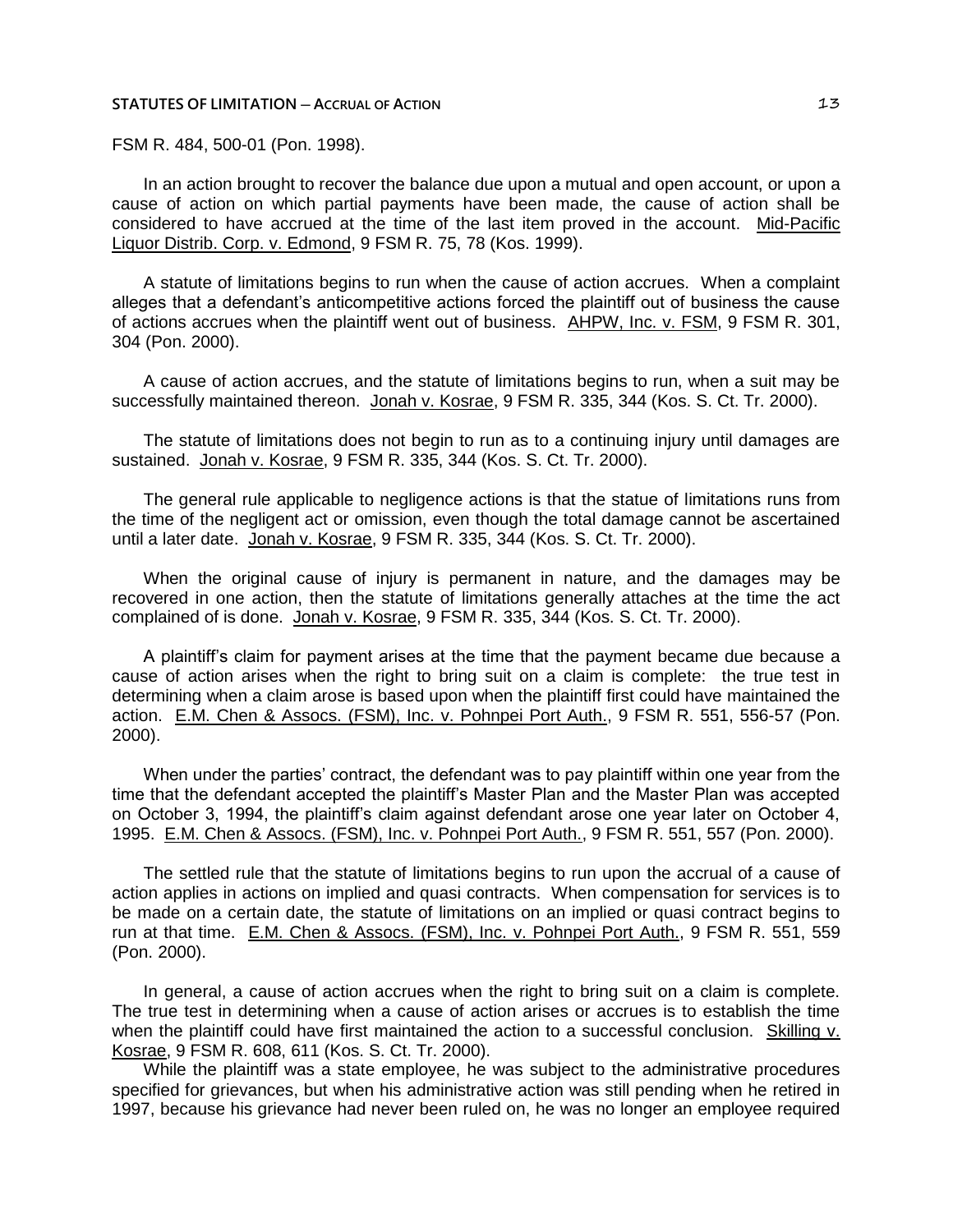to comply with the administrative procedures. His right to bring suit on his claim did not become complete and his cause of action therefore did not accrue his early retirement resulted in termination from state government employment. Skilling v. Kosrae, 9 FSM R. 608, 613 (Kos. S. Ct. Tr. 2000).

For purposes of determining when the statute of limitations ran, a plaintiff's claim for payment arose at the time that the payment became due. E.M. Chen & Assocs. (FSM), Inc. v. Pohnpei Port Auth., 10 FSM R. 400, 405 (Pon. 2001).

When payment became due on October 4, 1995 and the statute of limitations would run on October 4, 1997, a March, 1997 letter demanding arbitration in accordance with the contract was within the statute of limitations. E.M. Chen & Assocs. (FSM), Inc. v. Pohnpei Port Auth., 10 FSM R. 400, 407 (Pon. 2001).

The accrual of a cause of action for recovery of land begins when a suit may successfully be maintained upon. Where a cause of action for recovery of land accrued when the Determinations of Ownership were served and when the complaint was filed within twenty years of service, the cause of action for the recovery of land falls within the twenty year limitations period and is not barred by the statute of limitations. Sigrah v. Kosrae State Land Comm'n, 11 FSM R. 169, 174 (Kos. S. Ct. Tr. 2002).

A cause of action accrues when the right to bring suit to a claim is complete. This is established at the time when the plaintiff could have first maintained the action to a successful conclusion. Kosrae v. Skilling, 11 FSM R. 311, 315 (App. 2003).

When, despite several tries by counsel, a state employee's 1987 written grievance was never acted upon due to the state's inaction throughout the administrative process although the applicable statutes entitled him to a written response, the employee's cause of action accrued and the statute of limitations began to run only when he left state employment in 1997. The state's own inaction cannot be used to run against the six-year statute of limitations. Kosrae v. Skilling, 11 FSM R. 311, 316-17 (App. 2003).

The statute of limitations begins to run from the time that the cause of action accrues, which is to say from the time that a plaintiff first could have initiated a lawsuit on the cause of action alleged. Segal v. National Fisheries Corp., 11 FSM R. 340, 342 (Kos. 2003).

In an installment contract setting, the statute of limitations begins to run from the time that each installment is due. Segal v. National Fisheries Corp., 11 FSM R. 340, 342 (Kos. 2003).

A cause of action to collect salary or wages accrues when an employee has a right to collect the money allegedly owed to him. Thus the statute of limitations began to run from the time that each plaintiff's pay for any specific pay period was due. Segal v. National Fisheries Corp., 11 FSM R. 340, 342 (Kos. 2003).

When, if the plaintiffs' March, 1996 termination of employment was permitted by the terms of their respective contracts, then no wage claims accrued after their; if the terminations violated the contracts, then wage claims would have continued to accrue from then until the contracts ended by their terms on July 5, 1996, but any wage claims that had accrued  $-$  i.e., claims for wages that had become due and payable – before the July 4, 1996 complaint was filed, are time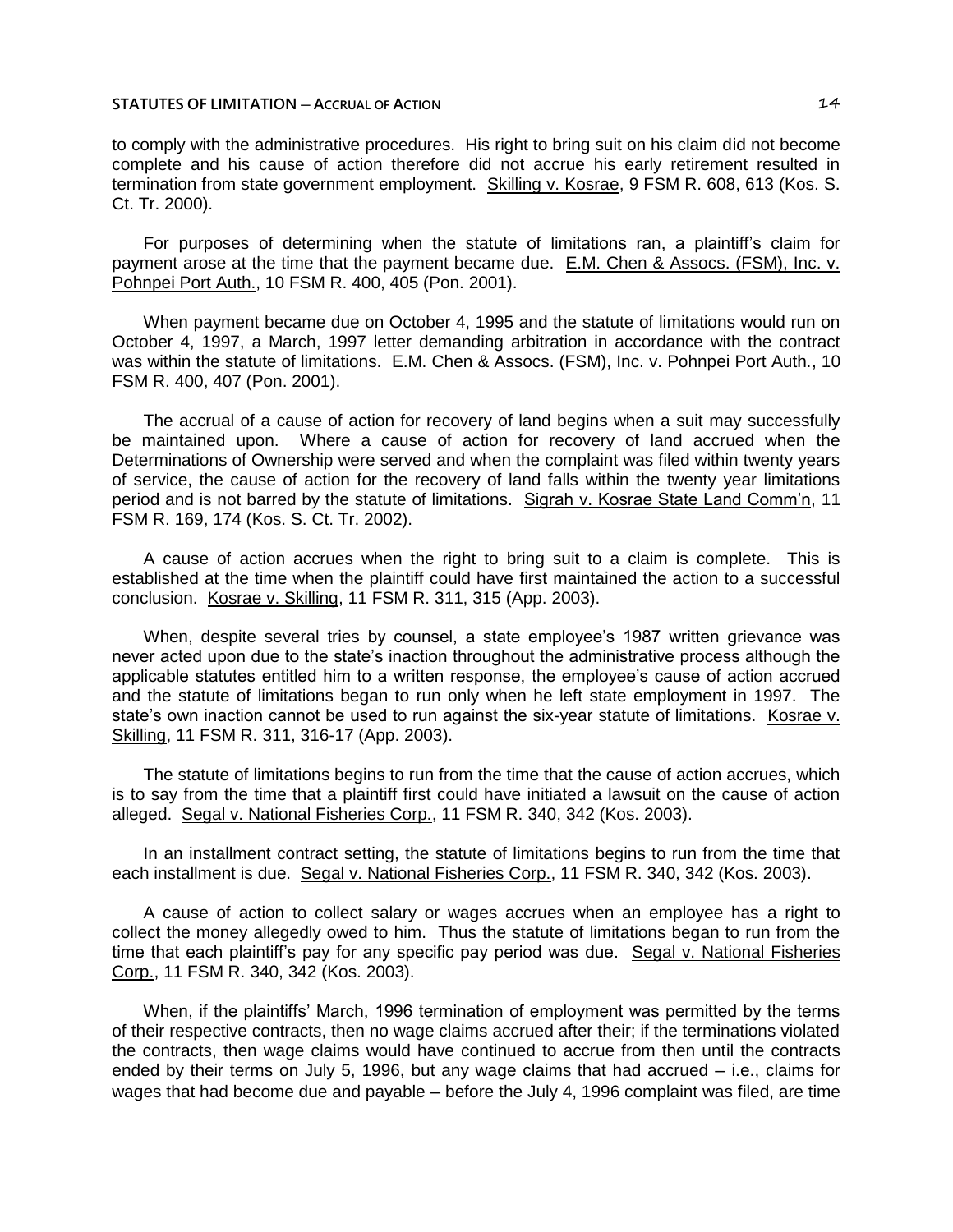barred. Segal v. National Fisheries Corp., 11 FSM R. 340, 342-43 (Kos. 2003).

Given that a cause of action accrues when a suit can be successfully maintained thereon, it is indisputable that if the construction was in fact defective, a suit could have been maintained from the date that construction was completed. Youngstrom v. NIH Corp., 12 FSM R. 75, 77 (Pon. 2003).

Under the Pohnpei statute of limitations, if anyone who is liable to any action fraudulently conceals the cause of action from the knowledge of the person entitled to bring it, the action may be commenced at any time within the times limited within the statute after the person who is entitled to bring the same shall discover or shall have had reasonable opportunity to discover that he has such cause of action, and not afterwards. Youngstrom v. NIH Corp., 12 FSM R. 75, 77 (Pon. 2003).

If a plaintiff fraudulently conceals allegedly defective construction methods, the six-year limitations period does not begin to run until the date on which the defendant discovered or had a reasonable opportunity to discover the alleged defect. It is not appropriate for the court, at the juncture of a motion to dismiss, to rule on an essentially factual matter. The trial's purpose will be to determine whether the construction methods that are alleged were, in fact, utilized; whether those methods were improper; and if they were, at what point the defendant knew or should have known of them. Youngstrom v. NIH Corp., 12 FSM R. 75, 77-78 (Pon. 2003).

A cause of action accrues when the right to bring suit on a claim is complete. The true test in determining when a cause of action arises or accrues is to establish the time when the plaintiff could have first maintained the action to a successful conclusion. Skilling v. Kosrae State Land Comm'n, 13 FSM R. 16, 19 (Kos. S. Ct. Tr. 2004).

A cause of action accrues when the right to bring suit on a claim is complete. The true test in determining when a cause of action arises or accrues is to establish the time when the plaintiff could have first maintained the action to a successful conclusion. Kinere v. Kosrae Land Comm'n, 13 FSM R. 78, 81 (Kos. S. Ct. Tr. 2004).

A claim against Pohnpei has accrued when all of the facts comprising said claim exist, regardless of whether said facts are known or have been discovered by the claimant. Mobil Oil Micronesia, Inc. v. Pohnpei Port Auth., 13 FSM R. 223, 227 (Pon. 2005).

Applying the Pohnpei Government Liability Act statue of limitations, as well as its test for determining when a claim accrues, Mobil's cause of action for contract reformation accrued on September 30, 1997 when it signed the lease agreement underlying this lawsuit since all facts comprising its cause of action for reformation existed at that time whether Mobil knew it or not. Accordingly, Mobil was required to file its claim for reformation by no later than September 30, 1999. Because it did not do so, the claim will be dismissed. Mobil Oil Micronesia, Inc. v. Pohnpei Port Auth., 13 FSM R. 223, 227 (Pon. 2005).

If an action accrued to a predecessor in interest, the twenty years statute of limitations is computed when the action first accrued to the predecessor. The statute of limitations does not start to run all over again each time there is a new successor in interest. Dereas v. Eas, 14 FSM R. 446, 457 (Chk. S. Ct. Tr. 2006).

The statute of limitations for claiming a violation of due process by the government is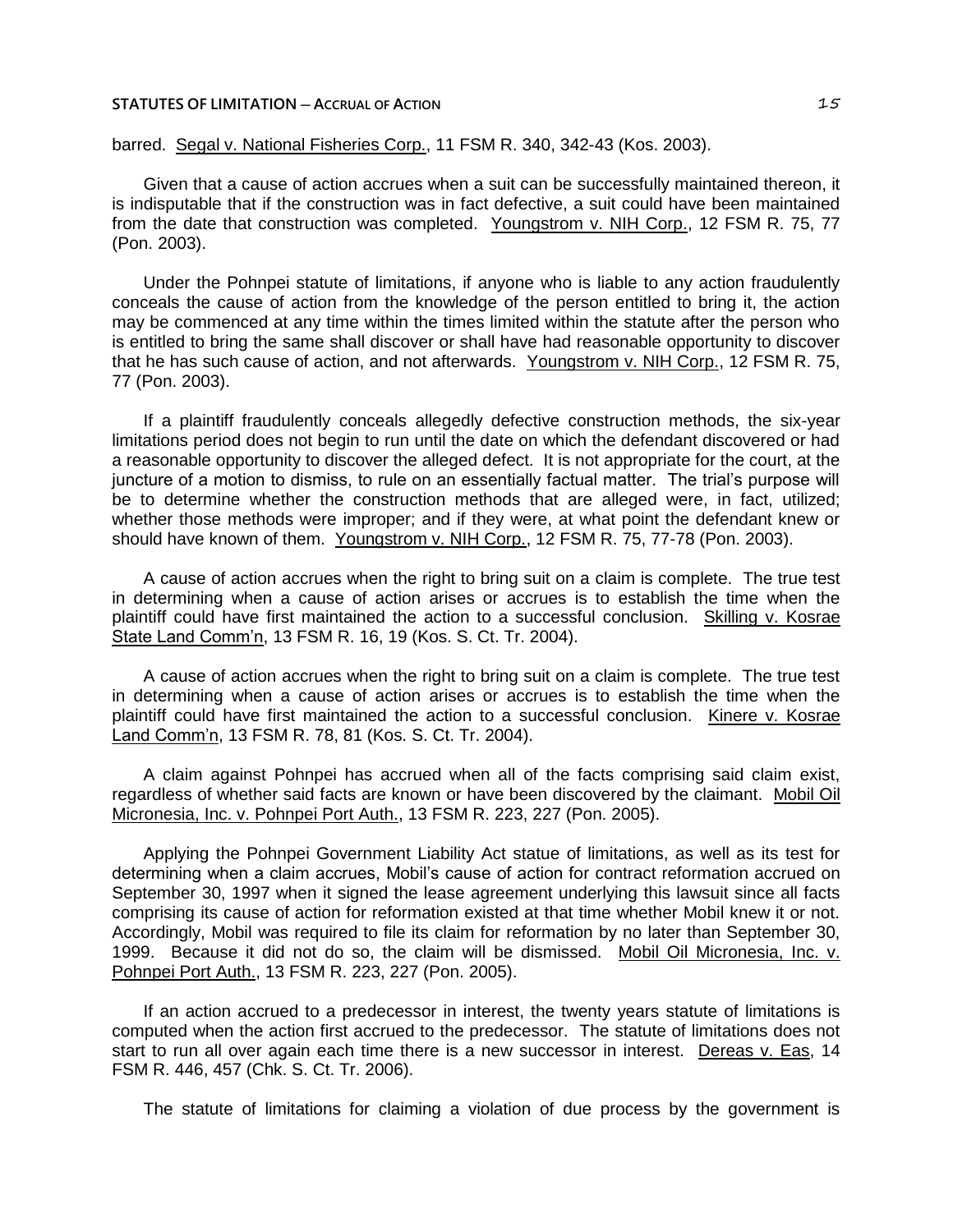covered by the six-year period found in Kosrae Code section 6.2506. Thus, claims against the Land Commission for violation of due process and for failing to apply statutes are governed by the six year statute of limitations. Since the statute of limitations begins to run when a cause of action accrues, when, if there was a violation of due process, the latest time it accrued was when the certificate of title was issued in 1997, and since more than six years passed before the plaintiff asserted his claim, any claim based on a violation of his right to due process fails because it was not filed within the six-year period and will be dismissed. Andon v. Shrew, 15 FSM R. 315, 320 (Kos. S. Ct. Tr. 2007).

Whether a plaintiff's cause of action for slander is time-barred depends on when that cause of action accrued. In general, a cause of action accrues when the right to bring suit on a claim is complete ─ the true test in determining when a cause of action arises or accrues is to establish the time when the plaintiff could have first maintained the action to a successful conclusion. Jano v. Fujita, 15 FSM R. 405, 408 (Pon. 2007).

As a general rule, a cause of action for libel or slander accrues, so as to start the running of limitations, at the time of publication, and not on the date of discovery of the wrong, or when the alleged injury occurred. Jano v. Fujita, 15 FSM R. 405, 408 (Pon. 2007).

A cause of action for libel accrues, so as to start the running of limitations, at the time of publication, and not on the date of discovery of the wrong, or when the alleged injury occurred. Jano v. Fujita, 15 FSM R. 494, 497 (Pon. 2008).

The statute of limitations begins to run when a cause of action accrues. When claims against the Land Commission of negligence, violations of due process and for failing to apply statutes accrued either at the time the determination of ownership was issued or when the certificate of title was issued in February 1986, more than six years has passed since those claims accrued and therefore, the statute of limitations has run and those claims must be dismissed. Allen v. Allen, 15 FSM R. 613, 619-20 (Kos. S. Ct. Tr. 2008).

The time for filing an appeal from a Land Commission determination of ownership is not the starting point for the statute of limitations. The starting point for the statutes of limitation set out in Kosrae State Code §§ 6.2503-2306 is the time the action accrued. An action accrues for recovery of land at the time a suit may have been successfully maintained upon, which is when the determination of ownership was issued. It is not related to the service of the determination of ownership. Allen v. Allen, 15 FSM R. 613, 620 (Kos. S. Ct. Tr. 2008).

When a promissory note is payable in instalments, each instalment is a distinct cause of action and the statute of limitations begins to run against each instalment from the time it becomes due, that is, from the time when an action might be brought to recover it. FSM Dev. Bank v. Chuuk Fresh Tuna, Inc., 16 FSM R. 335, 338 (Chk. 2009).

A cause of action arises or accrues when the right to bring suit on a claim is complete; that is, when the plaintiff could have first maintained the action to a successful conclusion. Allen v. Allen, 17 FSM R. 35, 39 (App. 2010).

A cause of action does not accrue for the purposes of a statute of limitations until all elements are present, including damages. Allen v. Allen, 17 FSM R. 35, 39 (App. 2010).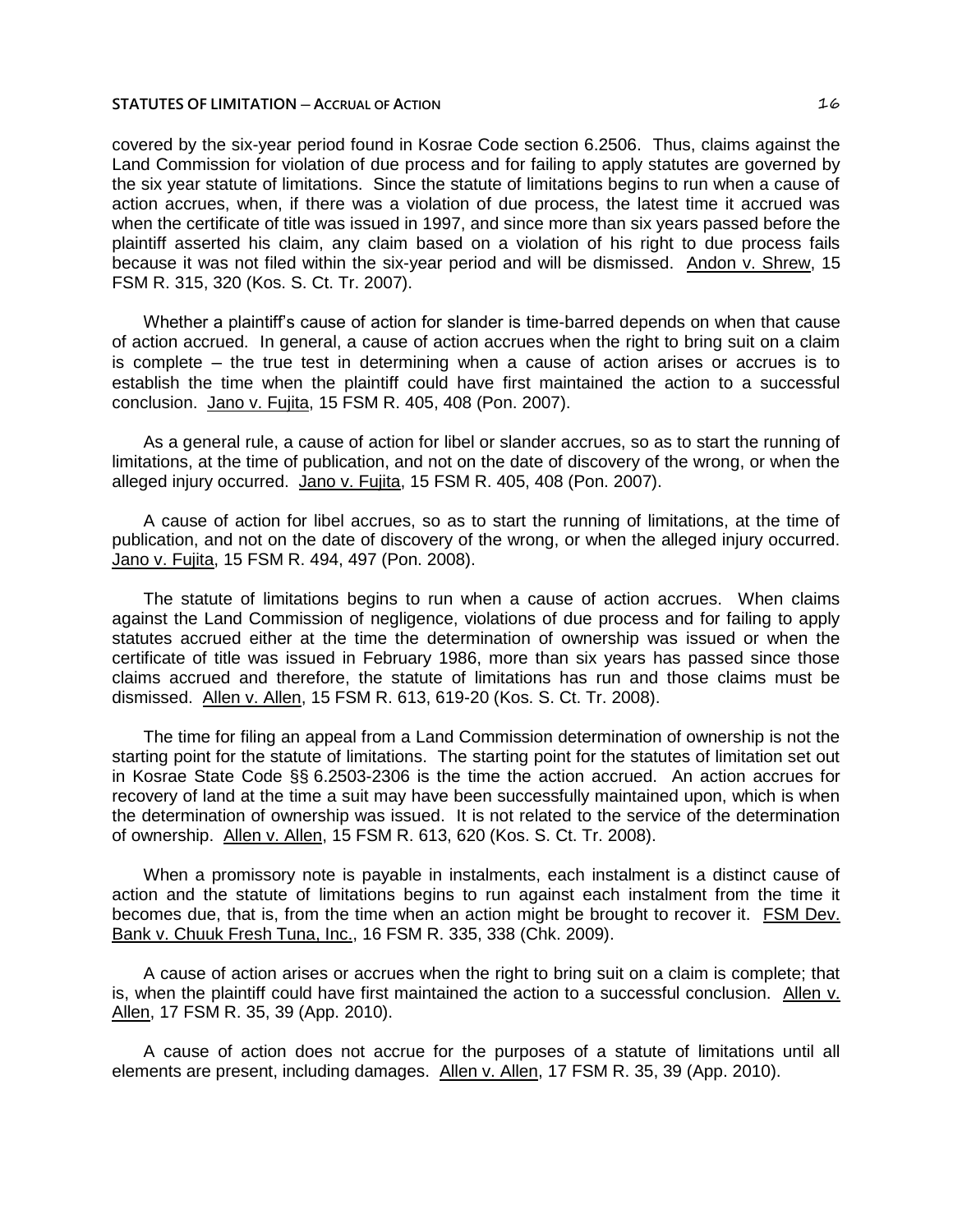When a plaintiff's claims against the Land Commission are all based on either allegations that he had not received notice of the 1983 and 1984 Land Commission hearings or on the allegation that the Land Commission failed to serve him the February 1986 determination of ownership, his cause of action accrued in February 1986 (or within a reasonable time thereafter to allow for the service he alleges was required) and any claims about lack of notice for the earlier hearings also accrued then because that is when the last element of his several causes of action ─ damages ─ occurred. Up until then he could not allege that he had suffered any damages because no one had yet been determined the owner of the parcel. Allen v. Allen, 17 FSM R. 35, 40 (App. 2010).

Although service of a determination of ownership was a necessary condition precedent to start the statutory 120-day time period within which a Land Commission determination can be appealed, this does not have a bearing on a plaintiff's cause of action when he asserts that he was never a party in the Land Commission proceedings and he was not served notice of the hearing or of the determination of ownership since the plaintiff could have sued the named owner anytime after February 25, 1986 determination of ownership, or at the latest, after the March 4, 1986 service on the family representative, because all of the elements of his alleged causes of action were present by then. Allen v. Allen, 17 FSM R. 35, 40 (App. 2010).

Courts have characterized the date from which a limitations period starts running as from when the cause of action accrues and that a cause of action accrues when a suit may first be successfully maintained thereon. Dungawin v. Simina, 17 FSM R. 51, 54 (Chk. 2010).

A cause of action against the State of Chuuk accrues or arises and the limitations period starts running from the date on which the event triggering the cause of action occurred. Dungawin v. Simina, 17 FSM R. 51, 54 (Chk. 2010).

When a state employee was forced to leave state employment in December 2002, the sixyear statute of limitations for claims against the state started running then because it was the date on which the event triggering the cause of action occurred and it was also the time when he could have first successfully maintained a suit on his claim he should not have been forced to resign. Dungawin v. Simina, 17 FSM R. 51, 54 (Chk. 2010).

An unjust enrichment claim has not accrued (and may never accrue) when the prerequisite for the unjust enrichment claim — having an earlier judgment set aside — still has not occurred and may never occur. AHPW, Inc. v. Pohnpei, 18 FSM R. 1, 9 (Pon. 2011).

A cause of action arises or accrues when the right to bring suit on a claim is complete; that is, when the plaintiff could have first maintained the action to a successful conclusion. Iwo v. Chuuk, 18 FSM R. 252, 254 (Chk. 2012).

A cause of action on a salvage contract accrues and the statute of limitations period starts to run on the day on which the salvage operations are terminated or the vessel and any part of the cargo is delivered to a safe port. Adams Bros. Corp. v. SS Thorfinn, 19 FSM R. 1, 11 (Pon. 2013).

By Pohnpei statute, in an action brought to recover the balance due upon a mutual and open account, or upon a cause of action upon which partial payments have been made, the cause of action is considered to have accrued at the time of the last item proved in the account.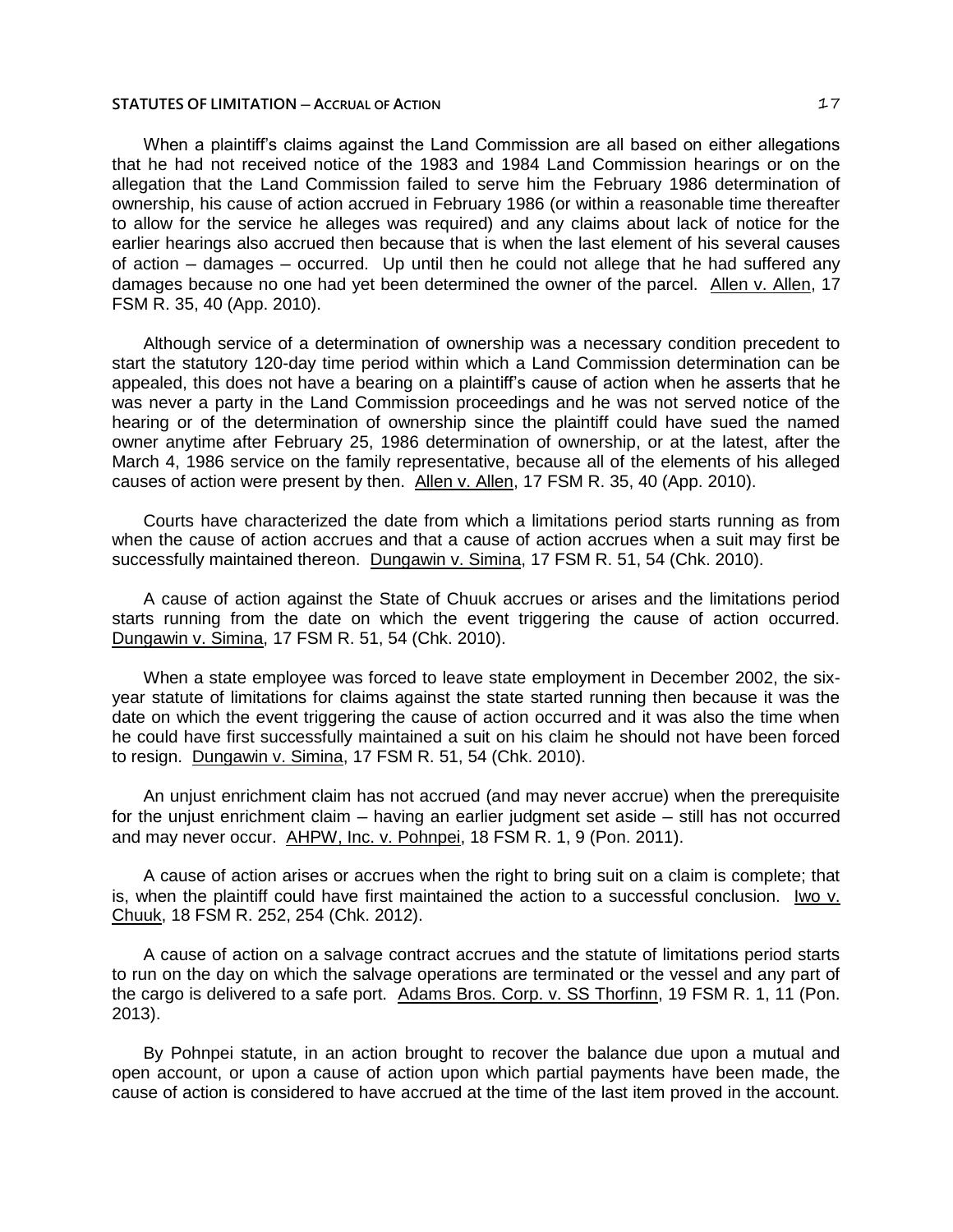Bank of Hawaii v. Susaia, 19 FSM R. 66, 70 n.3 (Pon. 2013).

A cause of action accrues and the statute of limitations begins to run, when a suit may be successfully maintained thereon. When a note is payable in installments, each installment is a distinct cause of action and the statute of limitations begins to run against each installment from the time it becomes due, that is, from the time when an action might be brought to recover it. Bank of Hawaii v. Susaia, 19 FSM R. 66, 70 (Pon. 2013).

In an action brought to recover the balance due upon a mutual and open account, or upon a cause of action on which partial payments have been made, the cause of action shall be considered to have accrued at the time of the last item proved in the account. Eot Municipality v. Elimo, 19 FSM R. 290, 294-95 (Chk. 2014).

When it is unclear from what the court has before it exactly when Chuuk made a loan repayment but it must have been some time after April 2005, otherwise that payment would have reduced the loan principal by some degree and since that partial loan repayment was also an acknowledgment of the debt Chuuk owed the municipalities for the airport renovation loan, the plaintiffs' cause of action could not have first accrued and the statute of limitations could not have started to run in 1999 when the loan was made or in 2002 when the loans, as per the memorandum of understanding between Chuuk and its municipalities, started to earn interest. Eot Municipality v. Elimo, 19 FSM R. 290, 295 (Chk. 2014).

Since a partial payment constitutes an acknowledgment of the debt, it is implicitly treated as a new promise to pay, and a new promise to pay has the effect of starting any limitations period all over again. Eot Municipality v. Elimo, 19 FSM R. 290, 295 (Chk. 2014).

When repayment of the airport renovation loan was due a reasonable time after the \$500,104.65 partial payment and when, without identifying the exact date that would constitute a reasonable time after the partial payment that the repayment should be complete, the court is confident that, based on the attendant circumstances, that time frame would be within the sixyear period before suit was filed on January 24, 2012. Eot Municipality v. Elimo, 19 FSM R. 290, 295 (Chk. 2014).

In general, the statute of limitations in an action for fraud begins to run from the time of discovery of the fraud or when reasonable diligence should have led to discovery of the fraud. FSM v. Muty, 19 FSM R. 453, 460-61 (Chk. 2014).

The true test in determining when a claim arose, is based upon when the plaintiff first could have maintained the action. Setik v. Mendiola, 20 FSM R. 236, 243 (Pon. 2015).

For purposes of determining when the statute of limitations ran, it is well established, that the plaintiffs' claim for payment arose at the time the relevant payment became due. Setik v. Mendiola, 20 FSM R. 236, 243 (Pon. 2015).

A cause of action accrues when the right to bring suit is complete. This is established at the time when the plaintiff could have first maintained the action to a successful conclusion. Setik v. Mendiola, 20 FSM R. 236, 243 (Pon. 2015).

The true test in determining when a claim arose, is based upon when the plaintiff first could have maintained the action. Setik v. Mendiola, 20 FSM R. 320, 326 (Pon. 2016).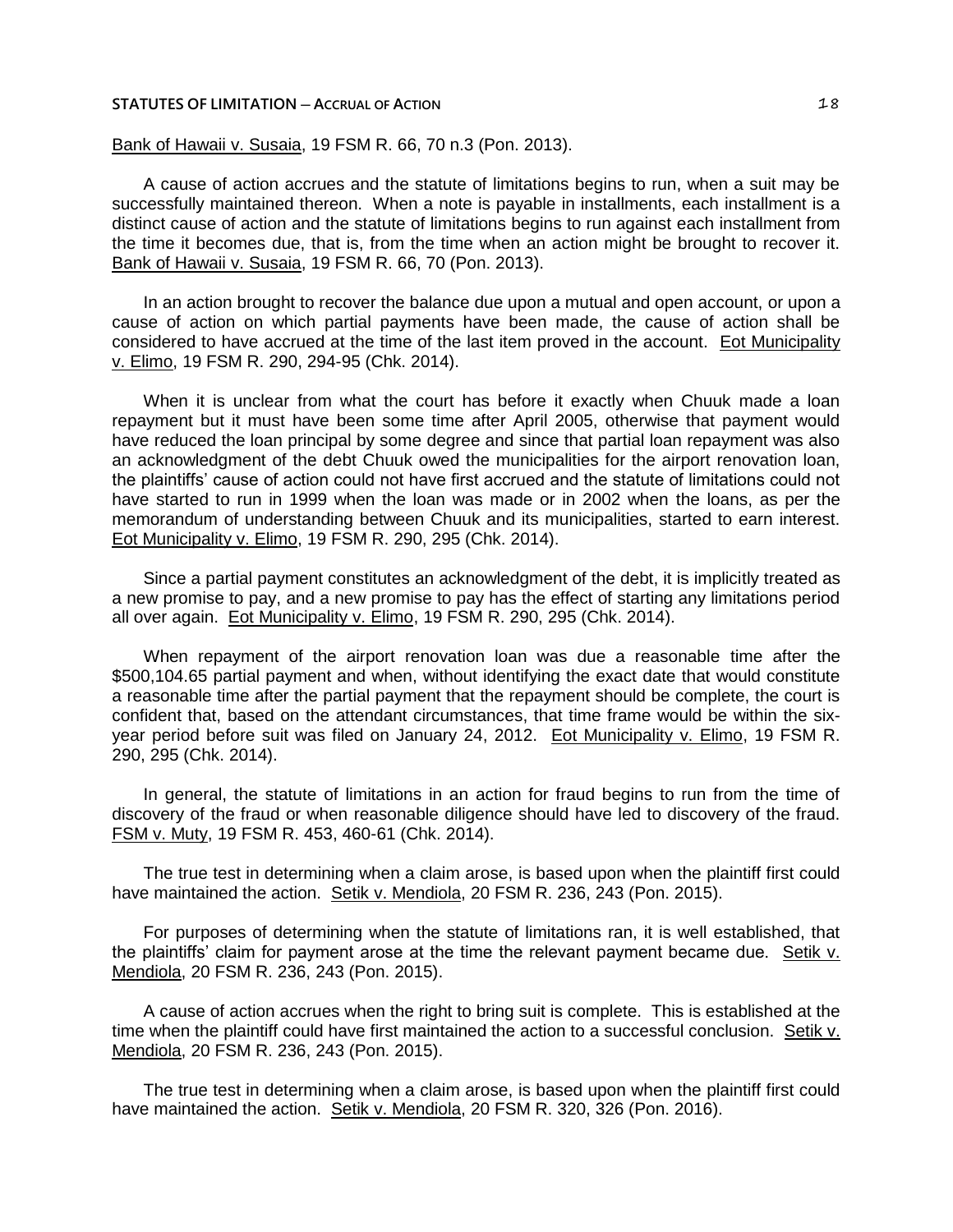The applicable statute provides that in an action brought upon a cause of action on which partial payments have been made, the cause of action is considered to have accrued at the time of the last item proved in the account. Sam v. FSM Dev. Bank, 20 FSM R. 409, 418 (App. 2016).

A cause of action does not accrue for the purposes of a statute of limitations until all elements are present, including damages. Eot Municipality v. Elimo, 20 FSM R. 482, 490 (Chk. 2016).

In a cause of action on which partial payments have been made, the cause of action is considered to have accrued at the time of the last item proved in the account. Pacific Fin. Corp. v. David, 21 FSM R. 5, 6 (Chk. 2016).

When no admissible evidence is submitted to prove the last item alleged in the defendant's  $account - an alleged October 21, 2011 payment - and when the plaintiff has submitted$ affidavits by its attorney and by its vice-president, that interest of 23.75% has accrued on the June 15, 2000 principal balance of \$1,075.17 equaling \$4,164.70 between then and October 6, 2016, the reasonable inference can be drawn that there were no payments on the defendant's promissory note after June 15, 2000. The plaintiff has thus failed to show that there are no genuine issues as to any material fact on the defendant's affirmative defense of statute of limitations. Pacific Fin. Corp. v. David, 21 FSM R. 5, 6 (Chk. 2016).

The questions of when a statute of limitations begins to run, whether and when the statute is tolled, and whether a claim is barred by the statute of limitations are questions of law to be reviewed de novo. Tilfas v. Kosrae, 21 FSM R. 81, 86 (App. 2016).

A cause of action accrues, and the statute of limitations begins to run, when a suit may be successfully maintained thereon — when the plaintiff could have first maintained the action to a successful conclusion. Tilfas v. Kosrae, 21 FSM R. 81, 87, 89 (App. 2016).

A cause of action to collect salary or wages accrues when an employee has a right to collect the money allegedly owed to him. Tilfas v. Kosrae, 21 FSM R. 81, 89 (App. 2016).

A school teacher could not have successfully maintained a cause of action for improper salary classification as of the date of his initial hiring when he had not submitted documentation to the government proving his educational background, thereby giving him a right to collect the higher salary allegedly owed to him. His cause of action began to accrue when, if ever, he submitted the relevant documents necessary to prove he should have been placed at the higher pay level. Tilfas v. Kosrae, 21 FSM R. 81, 89 (App. 2016).

When a state employee's claim for wrongful probation status accrued, at the very latest, on August 26, 1989, because that was when the event triggering the cause of action occurred and when he could have first successfully maintained a suit on his claim since he remained classified as a probationary employee despite working, as of then, one day longer than one year. Thus, when that employee first exercised his administrative remedies and filed a grievance on April 30, 1997, his action for wrongful probationary status is time-barred because his grievance and the initiation of this lawsuit clearly fall outside the six-year statute of limitations. Tilfas v. Kosrae, 21 FSM R. 81, 92 (App. 2016).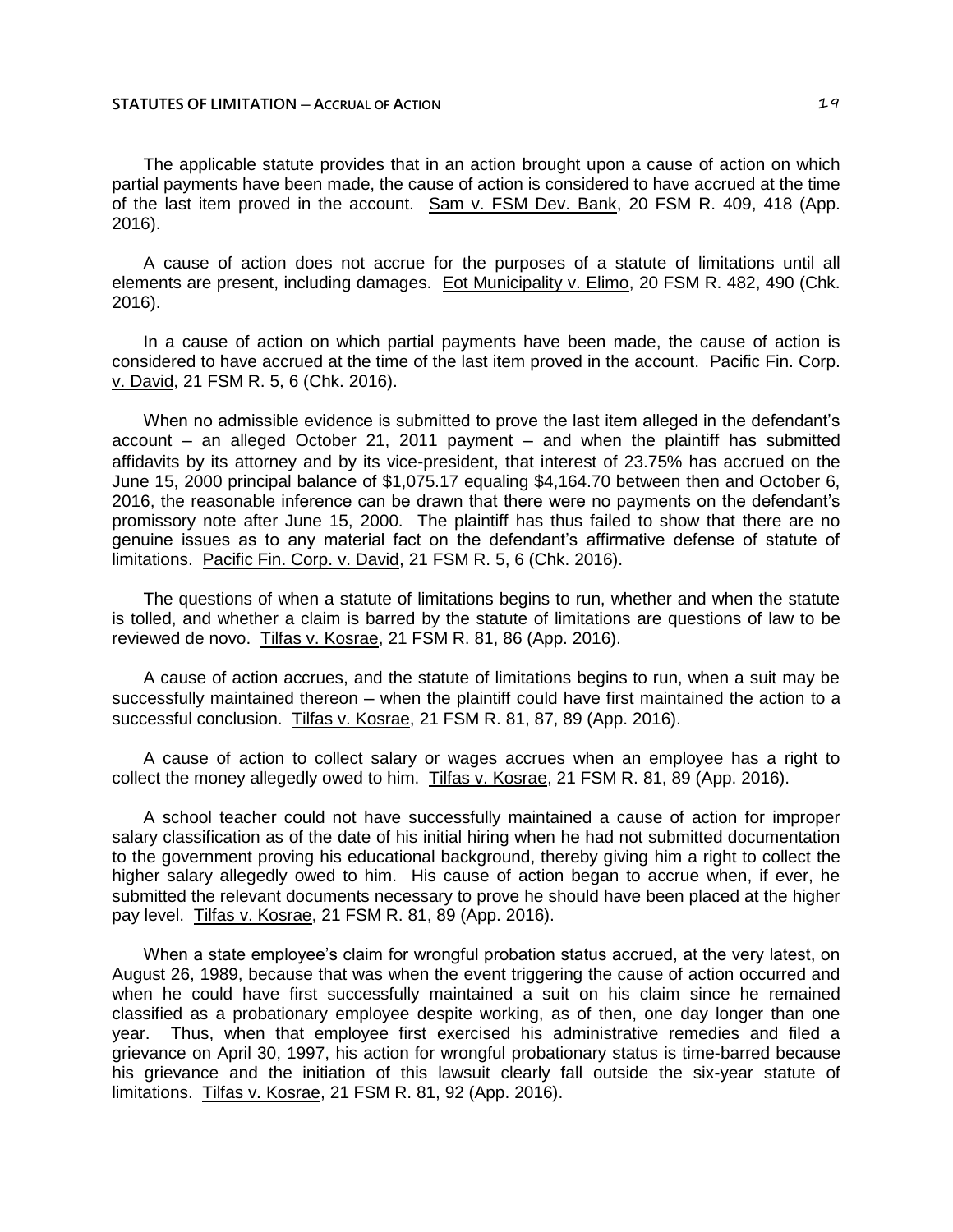When the borrowers made numerous payments and substantially reduced the principal from \$17,831.33 to \$6,468.20 (as of October 21, 2019), all of the earlier installments have been paid off, leaving only the later installments unpaid and very clearly within the statute of limitations period. Pacific Islands Dev. Bank v. Sigrah, 22 FSM R. 600, 606 (Pon. 2020).

## $-$  Tolling

The Federated States of Micronesia tolling statute, 6 F.S.M.C. 806, applies to persons "entitled to a cause of action," including minors for whom wrongful death actions may be brought. Luda v. Maeda Road Constr. Co., 2 FSM R. 107, 113-14 (Pon. 1985).

The two-year period proclaimed in 6 F.S.M.C. 503(2) is subject to the tolling provisions of 6 F.S.M.C. 806. Accordingly, the statute of limitations has not run against the minor children in this case. Sarapio v. Maeda Road Constr. Co., 3 FSM R. 463, 464 (Pon. 1988).

Nothing in the Compact suspends or tolls the statute of limitations. Alep v. United States, 7 FSM R. 494, 499 (App. 1996).

The statute of limitations has run on claims of mismanagement of the Micronesian Claims Act unless there was continuing unlawful conduct that would create a basis for equitable tolling of the statute of limitations. Alep v. United States, 7 FSM R. 494, 499 (App. 1996).

Because leave to amend a pleading shall be freely given when justice so requires, a plaintiff may be granted leave to amend its complaint to present its argument that the statute of limitations may have been tolled based upon its request that the parties submit their dispute to arbitration when the defendant has not presented any arguments that would show any injustice if the plaintiff amended its complaint. E.M. Chen & Assocs. (FSM), Inc. v. Pohnpei Port Auth., 9 FSM R. 551, 559 (Pon. 2000).

Adverse possession is not a claim that can be made against registered land, or land that has been one step (determination of boundaries) away from being registered land since 1981, and the filing of a trespass suit tolls (suspends) any running of the time period needed to assert an adverse possession claim. Church of the Latter Day Saints v. Esiron, 13 FSM R. 99a, 99e (Chk. 2004).

When the plaintiffs have not put forward any grounds that could toll the running of the statute of limitations although they have had an adequate opportunity to do so since the defendants' answer put them on notice that the statute of limitations defense would be asserted and when the plaintiffs were thus not prejudiced by the defendants' failure to bring a separate motion asserting the defense because they had been on notice that they would be required to show why or which of their claims would not be barred by the statute of limitations, summary judgment for the defendants will be granted on the issue of statute of limitations. Zion v. Nakayama, 13 FSM R. 310, 314 (Chk. 2005).

A defendant's wrongful conduct may toll or suspend the running of the statute of limitations as a form of estoppel – a defendant is estopped from raising the defense of statute of limitations because by his wrongful conduct he induced the plaintiff not to sue until the statute of limitations had run out. Pohnpei v. AHPW, Inc., 14 FSM R. 1, 18 n.3 (App. 2006).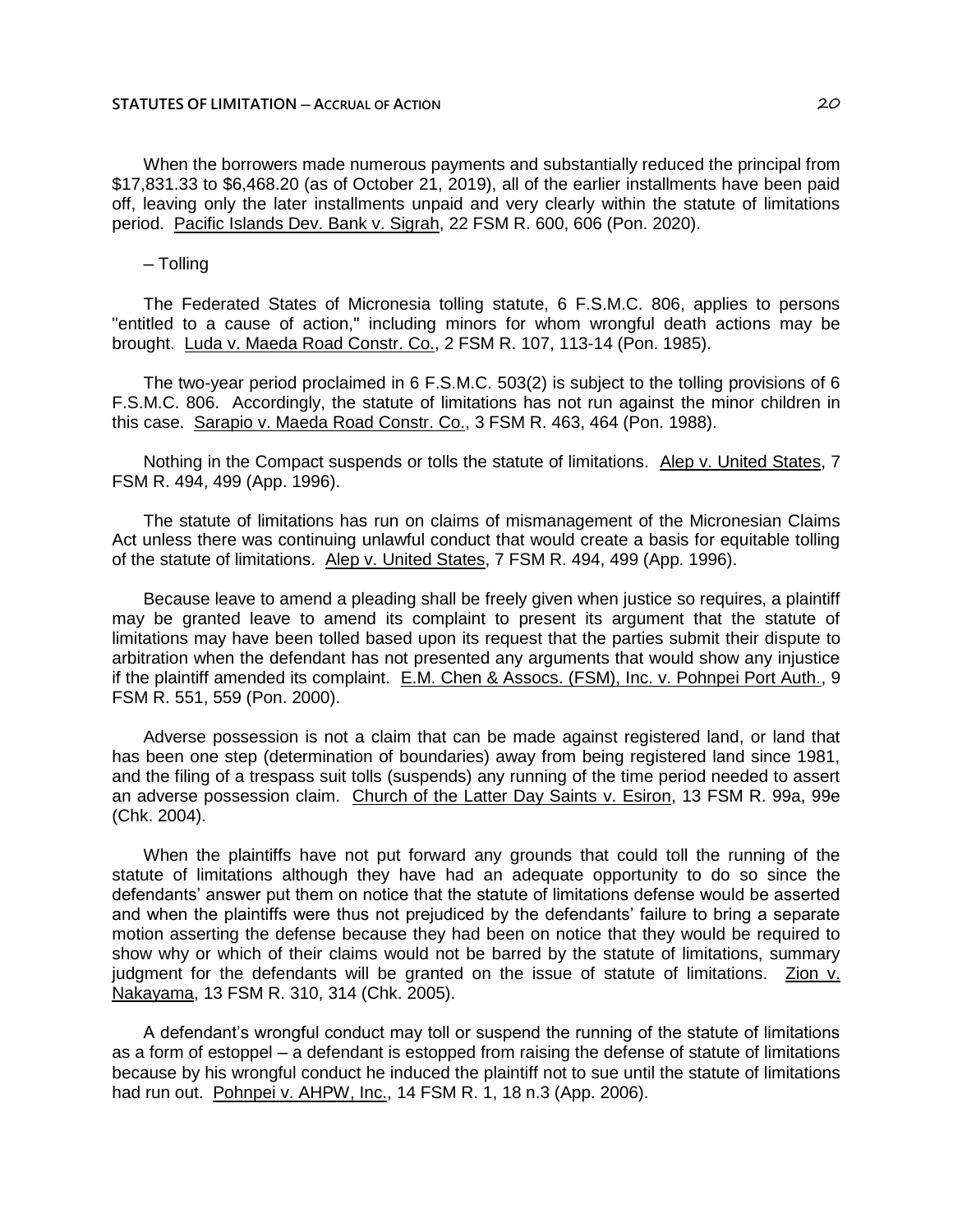### **STATUTES OF LIMITATION ─ TOLLING** 21

A statue of limitation may be tolled (suspended) if the person who is liable to any action fraudulently conceals the cause of action from the knowledge of a person entitled to bring the action. Dereas v. Eas, 14 FSM R. 446, 457-58 (Chk. S. Ct. Tr. 2006).

Generally, filing a lawsuit tolls a statute of limitations. However, for a lawsuit to toll a statute of limitation, that lawsuit must be against the proper party. Dereas v. Eas, 15 FSM R. 135, 139 (Chk. S. Ct. Tr. 2007).

A suit against one person does not arrest the running of the statute of limitations period against another. Dereas v. Eas, 15 FSM R. 135, 139 (Chk. S. Ct. Tr. 2007).

A suit begun against a stranger, or one who sustains no such relation to the proper defendant that a judgment against him would bind such defendant, can have no effect on the operation of the statute of limitations in favor of the party against whom the cause of action properly exists. Dereas v. Eas, 15 FSM R. 135, 139 (Chk. S. Ct. Tr. 2007).

When neither a 1996 lawsuit nor a 2002 lawsuit included any party, that if a judgment were rendered against that party, the judgment would bind the non-movant, and when the nonmovant was not a party to either lawsuit, those 1996 and 2002 lawsuits could not have tolled the operation of the statute of limitations in non-movant's favor. Dereas v. Eas, 15 FSM R. 135, 139 (Chk. S. Ct. Tr. 2007).

There are circumstances where a statute of limitations may be tolled, or temporarily suspended. For example, statutory language may include such an exception by stating that an action accrues when a person has knowledge of or discovered the action that caused the injury. This kind of exception is commonly called the "discovery rule." The Kosrae statutes do not include exceptions, but in some jurisdictions, courts apply this exception even though it is not specifically included in the statute of limitations. Allen v. Allen, 15 FSM R. 613, 620 (Kos. S. Ct. Tr. 2008).

The service of a notice or the failure to serve a notice does not suspend the operation of a statute of limitation. Allen v. Allen, 15 FSM R. 613, 620 (Kos. S. Ct. Tr. 2008).

If the Kosrae State Court were to allow a plaintiff to initiate an action beyond the statute of limitations deadline, a plaintiff would have to demonstrate extraordinary circumstances and would carry the burden of proving the plaintiff was entitled to an exception to the statute. Allen v. Allen, 15 FSM R. 613, 620 (Kos. S. Ct. Tr. 2008).

Chuuk's inaction in responding to a former state employee's February 17, 2006 request for payment of lost wages does not toll statute of limitation on the former employee's cause of action for wrongful termination in December 2002. Dungawin v. Simina, 17 FSM R. 51, 54 (Chk. 2010).

Generally, pending litigation will toll the running of any statutory limitations periods. Aunu v. Chuuk, 18 FSM R. 48, 51 (Chk. 2011).

The running of a statute of limitations can be tolled  $-$  suspended  $-$  by certain events. A defendant's wrongful conduct can, as a form of estoppel, toll or suspend the running of a statute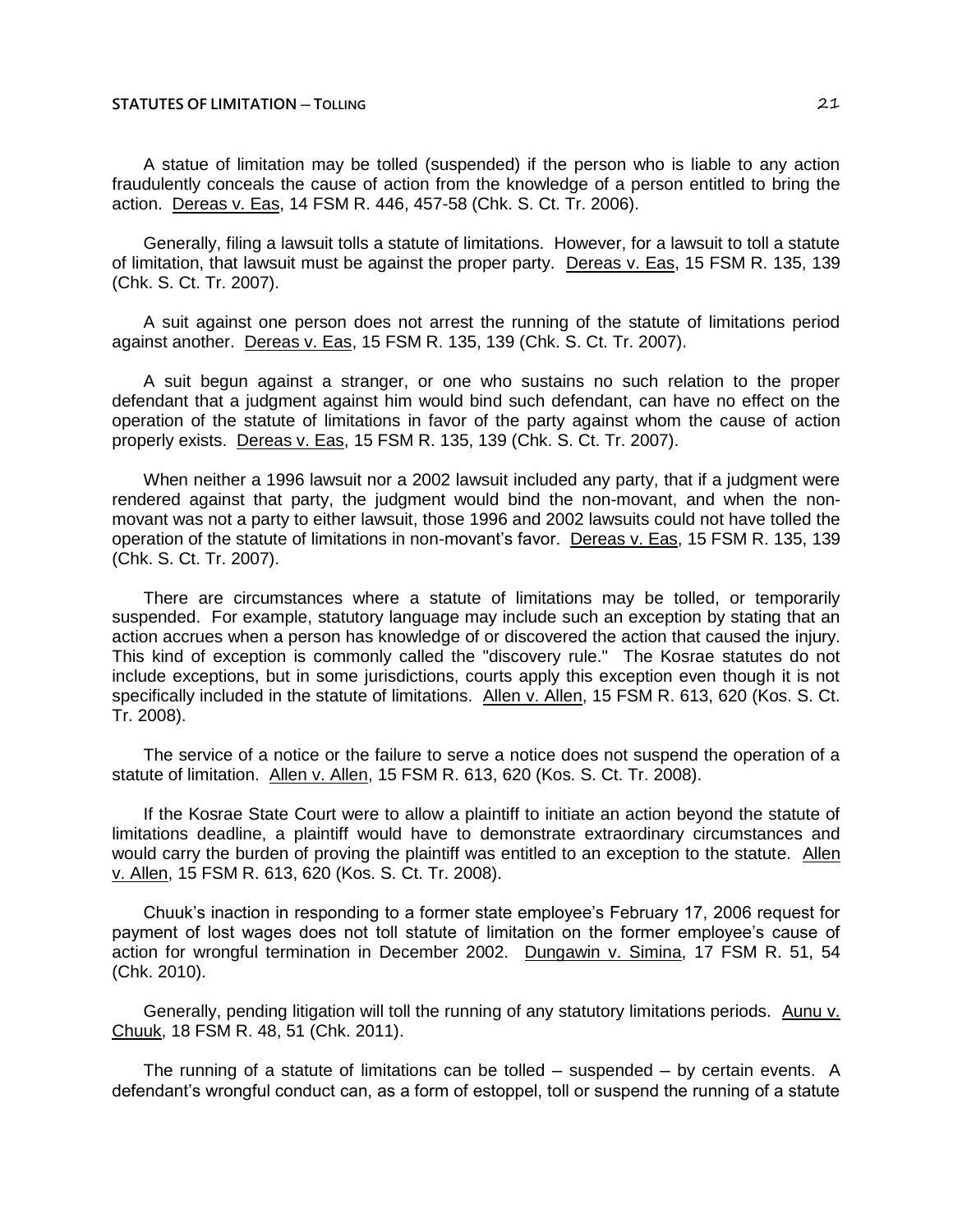# **STATUTES OF LIMITATION ─ TOLLING** 22

of limitations ─ for instance, a defendant would be estopped from raising a statute of limitations defense when, by his wrongful conduct, he induced the plaintiff not to sue until the statute of limitations had run out. Iwo v. Chuuk, 18 FSM R. 252, 254 (Chk. 2012).

When a defendant's alleged promise of compensation and its alleged subsequent repudiation of that promise may have tolled the running of the statute of limitations are undated, the plaintiff's cause of action might not, depending on the circumstances, be time-barred, and thus his proposed amended complaint is not futile on its face. Iwo v. Chuuk, 18 FSM R. 252, 255 (Chk. 2012).

A statute of limitations runs against the claims of infants in the absence of a contrary statute or provision. Tarauo v. Arsenal, 18 FSM R. 270, 273 (Chk. 2012).

A two-year statute of limitations will tolled by statute in favor of a minor for whose benefit the action has been brought. Tarauo v. Arsenal, 18 FSM R. 270, 273 (Chk. 2012).

When the original lawsuit was filed on August 7, 2008, the statute of limitations would have barred recovery for any claims for overtime hours worked before August 7, 2002, but while that lawsuit was pending, any further running of the statute of limitations would have been tolled (suspended) for any overtime claims after August 7, 2002. Aunu v. Chuuk, 18 FSM R. 467, 469 (Chk. 2012).

For a lawsuit to toll a statute of limitation, that lawsuit must be against the proper party. Aunu v. Chuuk, 18 FSM R. 467, 470 (Chk. 2012).

A contention that if a creditor, which was receiving partial payments, had wanted to recover the entire debt it would have to sue on each of the missed installment payments before the installment was six years old, makes no sense. Sam v. FSM Dev. Bank, 20 FSM R. 409, 418 (App. 2016).

Under the partial payment rule — that partial payment on the whole debt will toll the running of the statute of limitations — an acknowledgment or promise to perform a previously defaulted contract obligation is effectual, whether oral or in writing, at least in certain types of cases, to start the statute of limitations running anew. Sam v. FSM Dev. Bank, 20 FSM R. 409, 418 (App. 2016).

Whether a partial payment constitutes unequivocal acknowledgment of the whole debt from which an unconditional promise to pay can be implied thereby tolling the statute of limitations is a question for the trier of fact. Sam v. FSM Dev. Bank, 20 FSM R. 409, 418 (App. 2016).

When a letter signed by both parties clearly states that the partial payments were a "repayment plan for the outstanding balance of the loan," it cannot be interpreted in any way other than as an acknowledgment of the whole debt and that the agreed \$100 payments were partial payments on the whole debt. Sam v. FSM Dev. Bank, 20 FSM R. 409, 418 (App. 2016).

When a debtor had made partial payments within the limitations period, under both the common law and statutory law (Pohnpei statutory law taking precedence), the statute of limitations will not bar the creditor from proceeding against the debtor for the entire outstanding balance. Sam v. FSM Dev. Bank, 20 FSM R. 409, 419 (App. 2016).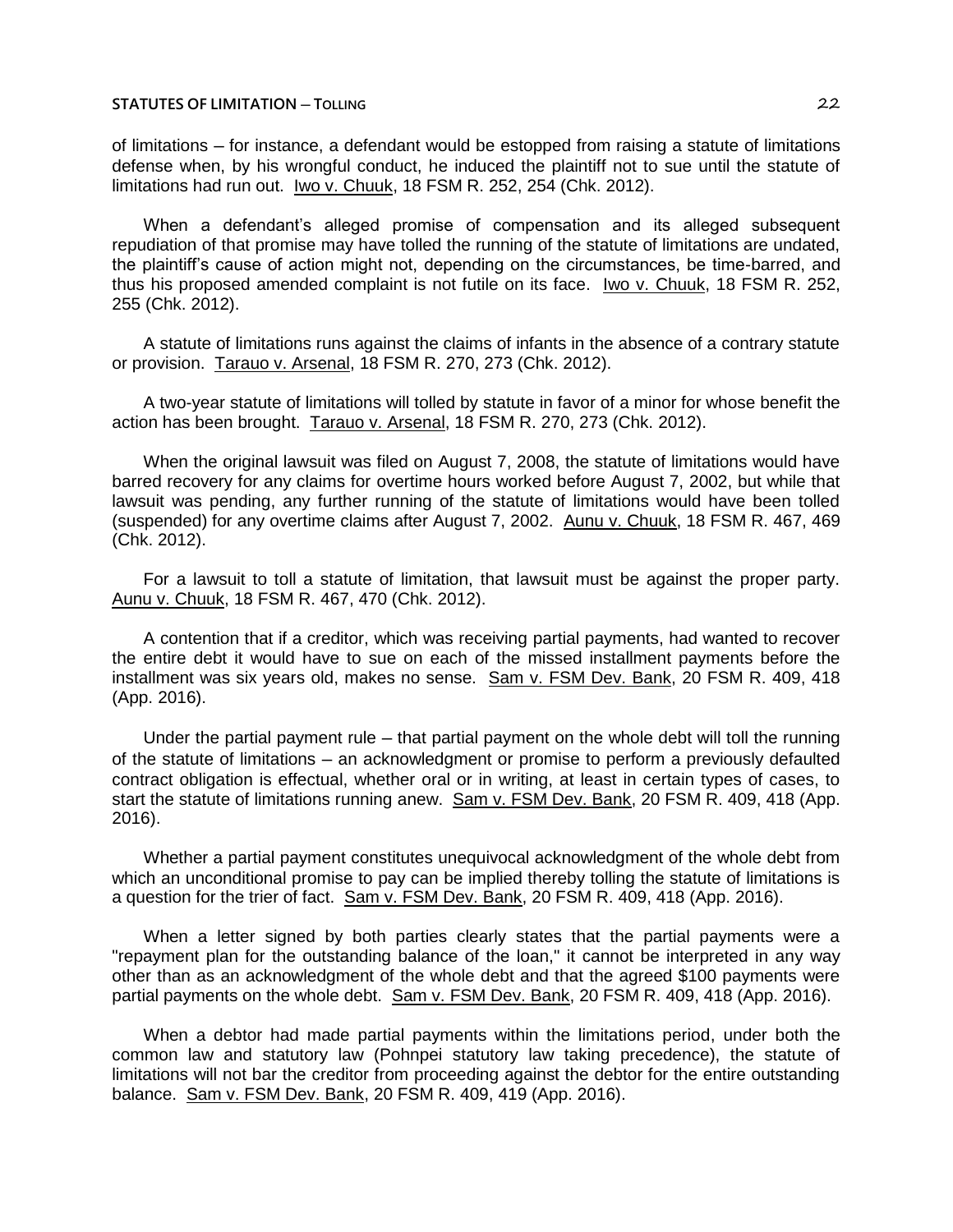There is substantial authority for the proposition that partial payments by a principal debtor do not toll the statute of limitations as to the note's guarantors. The rationale behind this general rule is that a guarantor's consent to the debtor's future conduct may not be presumed merely on the basis of the original guarantee. Sam v. FSM Dev. Bank, 20 FSM R. 409, 419 (App. 2016).

The general rule is that a payment by the principal before the action is time-barred, operates as a renewal as to the principal, and to a surety, but not to a guarantor. Sam v. FSM Dev. Bank, 20 FSM R. 409, 419 (App. 2016).

A payment by the principal debtor will not operate to toll the statute of limitations as to a guarantor of the debt, even though it might do so as to a surety. Sam v. FSM Dev. Bank, 20 FSM R. 409, 419 (App. 2016).

When the trial court correctly decided that the statute of limitations was tolled by the debtor's partial payments, but did not separately determine whether those partial payments also tolled the statute of limitations with respect to the guarantor mortgagors, the appellate court will vacate the trial court judgment against the mortgagors and remand the matter for the trial court to conduct further proceedings to make that determination since that determination may need factual findings about whether the mortgagors were aware that the debtor was making partial payments and whether they acquiesced to the acknowledgment of the debt, and the trial court is the place to address those factual issues. Sam v. FSM Dev. Bank, 20 FSM R. 409, 419 (App. 2016).

The statutory sixty-day period to appeal a Kosrae Land Court decision is tolled until proper service is made. Serving notice of a Land Court adjudication or decision, is required in order to give the party a chance to appeal, and if a party is not properly served the Land Court's written determination of ownership, the statutory sixty-day appeals period does not run against that party. Esau v. Penrose, 21 FSM R. 75, 81 (App. 2016).

The questions of when a statute of limitations begins to run, whether and when the statute is tolled, and whether a claim is barred by the statute of limitations are questions of law to be reviewed de novo. Tilfas v. Kosrae, 21 FSM R. 81, 86 (App. 2016).

If a public employee does not prevail on his grievance, then he could have sought judicial review of the decision within the applicable six-year statute of limitations, but when the employee received a decision in his favor, the statute of limitations was immediately suspended and the State's own inaction thereafter cannot be used to run the six-year statute of limitations. Tilfas v. Kosrae, 21 FSM R. 81, 90 (App. 2016).

The statute of limitations cannot be said to have continued to run as against a public employee's claim when the administrative decision was issued in his favor and the administrative grievance process was still pending as to a determination of damages. Tilfas v. Kosrae, 21 FSM R. 81, 90 (App. 2016).

The running of a statute of limitations can be tolled  $-$  suspended  $-$  by certain events. A defendant's wrongful conduct can, as a form of estoppel, toll or suspend the running of a statute of limitations. Tilfas v. Kosrae, 21 FSM R. 81, 90 (App. 2016).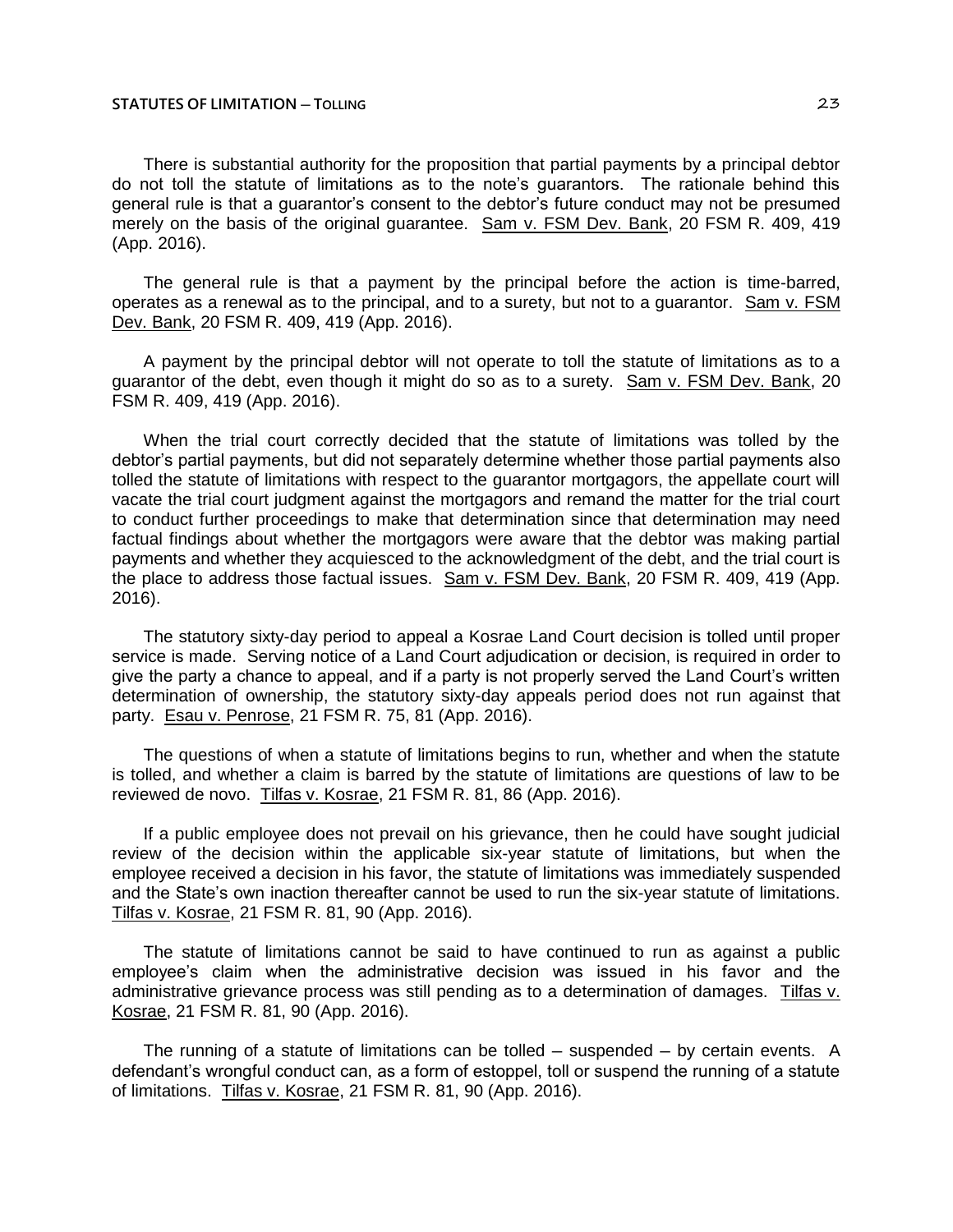The statute of limitations does not to continue to run against a state employee when a favorable decision was rendered to him. To come to such a conclusion would mean any agency could immunize itself from judicial review simply by extending delay for six years or until the statute of limitations has run. Therefore, the statute of limitations was suspended when the favorable decision was rendered on December 12, 2001 until the January 22, 2015 decision to overturn the first determination, and thus a petition for writ of mandamus filed in Kosrae State Court on April 1, 2015 was, as a result of the tolled period, well within the six-year limitations period. Tilfas v. Kosrae, 21 FSM R. 81, 91 (App. 2016).

The twenty-year statute of limitations would be an effective affirmative defense against an action on a February 11, 1999 judgment filed after February 11, 2019, but when the action on a judgment was filed January 8, 2019, it was begun within the statutory period, and is thus timely and may proceed to judgment. This is because once an action on a judgment has begun within the statutory period, the creditor's right to recover remains alive, even though the limitation period may subsequently expire. FSM Dev. Bank v. Carl, 22 FSM R. 365, 375 (Pon. 2019).

The institution of an action on a judgment within the statutory period tolls the statute although it is not followed by rendition of judgment, or even service of an answer, within such time. FSM Dev. Bank v. Carl, 22 FSM R. 365, 375 (Pon. 2019).

The institution of an action on a judgment within the twenty-year statutory period set by 6 F.S.M.C. 802(1)(a) tolls that limitation statute even though the court has not yet rendered a judgment and even despite that a defendant did not file and serve her answer within the statutory time period. Because the timely filing of the action tolled the statutory time period, the statute, 6 F.S.M.C. 801, that creates a presumption of satisfaction after the twenty years has passed, does not come into play. FSM Dev. Bank v. Carl, 22 FSM R. 365, 375 (Pon. 2019).

## ─ Which Limitation Applies

The Trust Territory of the Pacific Islands is a political entity possessing many of the attributes of an independent nation, and is to be regarded as a sovereign for the purpose of the statute of limitations. FSM Dev. Bank v. Yap Shipping Coop., 3 FSM R. 84, 86 (Yap 1987).

In the absence of any law or regulation in the Federated States of Micronesia which provides a specific limitation on actions to collect unpaid stock subscriptions, the applicable period is six years. Creditors of Mid-Pac Constr. Co. v. Senda, 4 FSM R. 157, 159 (Pon. 1989).

The applicable period of limitations on actions arising under the Corporations, Partnerships and Associations Regulations is six years. 6 F.S.M.C. 805. Mid-Pacific Constr. Co. v. Semes (I), 6 FSM R. 171, 174 (Pon. 1993).

An action for damages for negligent surveying is not an action for the recovery of an interest in land, for which the twenty year statute of limitation would apply, therefore it may be barred by the lesser statue of limitations. Damarlane v. United States, 6 FSM R. 357, 361 (Pon. 1994).

Subsequent to the effective date of the Compact the two-year statute of limitations applies to trespass and nuisance suits against the Trust Territory of the Pacific Islands. Jurisdiction over claims for acts or omissions of the government of the Trust Territory of the Pacific Islands is limited to those arising prior to the effective date of the Compact of Free Association.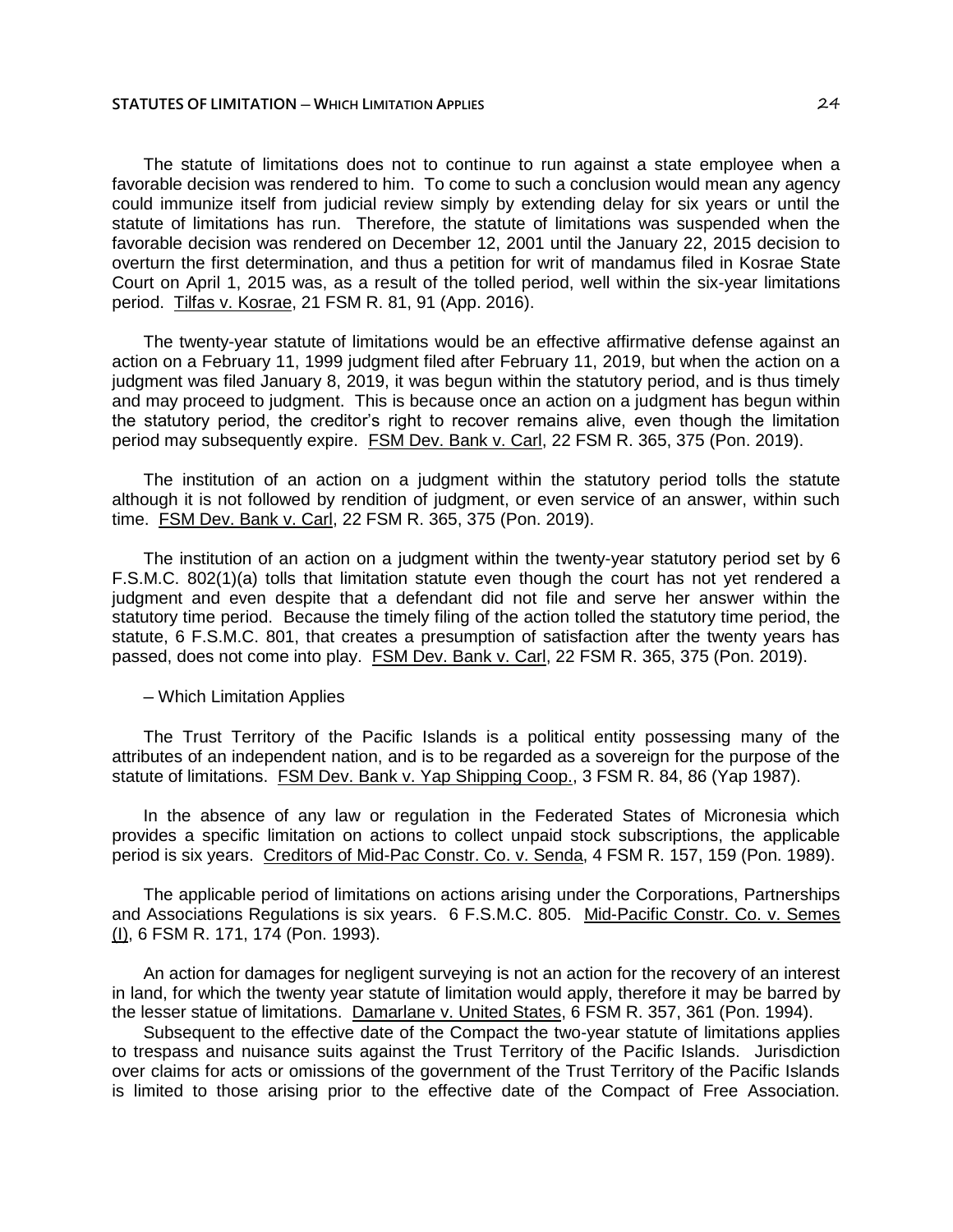Damarlane v. United States, 7 FSM R. 167, 168 (Pon. 1995).

The statute of limitation for a claim against the State of Chuuk based upon the act or omission of a policeman in connection with the performance of his official duties is two years after the cause of action accrues. Kaminaga v. Chuuk, 7 FSM R. 272, 274 (Chk. S. Ct. Tr. 1995).

For actions for the recovery of land or any interest therein the statute of limitations is twenty years after the cause of action accrues, which is when a suit may first be successfully maintained thereon. Nahnken of Nett v. Pohnpei, 7 FSM R. 485, 488-89 & n.1 (App. 1996).

After November 25, 1986, a claim for recovery of taxes paid under an unconstitutional Yap statute is subject to a two-year statute of limitations. Gimnang v. Yap, 7 FSM R. 606, 607, 611 (Yap S. Ct. Tr. 1996).

An action on a judgment may be maintained up to twenty years after the date of entry of the judgment. Senda v. Creditors of Mid-Pacific Constr. Co., 7 FSM R. 664, 672 (App. 1996).

The applicable statute of limitations period for adverse possession is twenty years. Iriarte v. Etscheit, 8 FSM R. 231, 239 (App. 1998).

The date of accrual for a contribution cause of action is the day the judgment was entered. Obviously a prerequisite to any successful contribution action based on a judgment is the judgment itself. The limitations period for a contribution action is six years. Senda v. Semes, 8 FSM R. 484, 500-01 (Pon. 1998).

Actions for trespass shall be commenced within six years after the cause of action accrues. Sipia v. Chuuk, 8 FSM R. 557, 558 (Chk. S. Ct. Tr. 1998).

Actions for the recovery of land or any interest therein must be commenced within twenty years after the cause of action accrues. Hartman v. Chuuk, 9 FSM R. 28, 31 (Chk. S. Ct. App. 1999).

The statute of limitations for an action to collect the balance due on an open account is six years from the accrual date of the cause of action. Mid-Pacific Liquor Distrib. Corp. v. Edmond, 9 FSM R. 75, 78 (Kos. 1999).

A sewer overflow case filed within six years of the first overflow is not barred by the statute of limitations. David v. Bossy, 9 FSM R. 224, 225 (Chk. S. Ct. Tr. 1999).

The two year limitation applies to tort actions for both negligence and wilful conduct. David v. Bossy, 9 FSM R. 224, 225 (Chk. S. Ct. Tr. 1999).

An action for damages for loss of land is subject to a six-year statute of limitations. Jonah v. Kosrae, 9 FSM R. 335, 343 (Kos. S. Ct. Tr. 2000).

Breach of contract claims against Pohnpei state have a two year statute of limitations. E.M. Chen & Assocs. (FSM), Inc. v. Pohnpei Port Auth., 9 FSM R. 551, 557 (Pon. 2000).

Without a separate statute of limitations in the act creating a public corporation, the state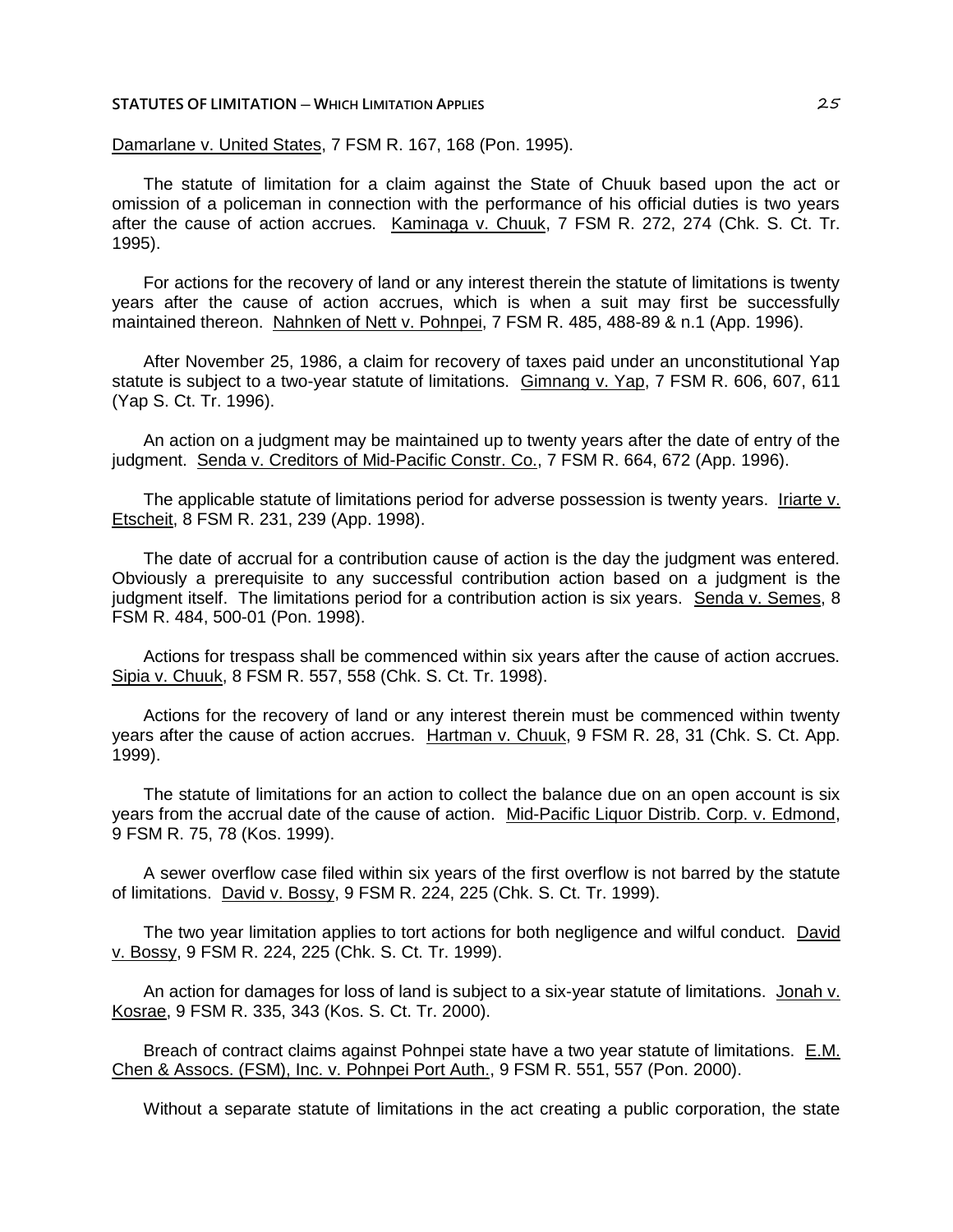legislature obviously intended for suit to be brought against the corporation within the same time period that suit must be brought against the state and its various related entities even though the corporation may act on its own and sue and be sued in its own name. E.M. Chen & Assocs. (FSM), Inc. v. Pohnpei Port Auth., 9 FSM R. 551, 558 (Pon. 2000).

An action upon a judgment must be commenced within 20 years after the cause of action accrued. Walter v. Chuuk, 10 FSM R. 312, 316 (Chk. 2001).

The twenty year statute of limitation does not apply to claims against the Land Commission for violation of due process, violation of statute and for failure to apply an earlier judgment as they are not claims for the recovery of land. These claims are subject to a limitations period of six years and are barred by the statute of limitations and will be dismissed when the Land Commission actions all occurred more than six years ago. Sigrah v. Kosrae State Land Comm'n, 11 FSM R. 169, 175 (Kos. S. Ct. Tr. 2002).

6 TTC 305 establishes a period of 6 years in which to bring an action for negligent damage to real property. Ben v. Chuuk, 11 FSM R. 649, 650 (Chk. S. Ct. Tr. 2003).

The creation of laws relating to contracts is not identified in the Constitution as falling within the national government's powers. Rather, it is generally presumed to be a power of the state. Accordingly, state law determines the statute of limitations in a contract case. Youngstrom v. NIH Corp., 12 FSM R. 75, 77 (Pon. 2003).

Pohnpei state law specifies limitation periods of two and twenty years for certain delineated causes of action and provides that all other actions — including contracts — must be commenced within six years after the cause of action accrues. Youngstrom v. NIH Corp., 12 FSM R. 75, 77 (Pon. 2003).

A claim to land clearly could not be renewed when the statute of limitations on an action to recover land or an interest therein is twenty years and more than twenty years have passed since the Certificate of Title in another's favor was issued and since the court decision affirming ownership. Any subsequent attempt to litigate the land's ownership is barred by the statute of limitations. Hartman v. Chuuk, 12 FSM R. 388, 400 (Chk. S. Ct. Tr. 2004).

When no applicable limitations period is specified in the national statute under which a plaintiff has proceeded, the court will apply the most closely analogous state law limitations period so long as doing so does not frustrate or interfere with national policy. AHPW, Inc. v. FSM, 12 FSM R. 544, 553 (Pon. 2004).

When a determination of ownership by the Land Commission is subject to appeal to the Court within 120 days from the date of receipt of notice of the determination and when it is alleged that the plaintiff never received notice of the determination of ownership, accepting the alleged facts as true, then the appeal time limit of 120 days never began to run. Skilling  $v$ . Kosrae State Land Comm'n, 13 FSM R. 16, 19 (Kos. S. Ct. Tr. 2004).

Claims against the Land Commission for violation of statute and violation of due process are subject to a limitations period of six years. When claims against the Land Commission based upon Land Commission actions which took place in 1984 and before occurred more than six years ago, they are barred by the statute of limitations and should be dismissed. Skilling v. Kosrae State Land Comm'n, 13 FSM R. 16, 19 (Kos. S. Ct. Tr. 2004).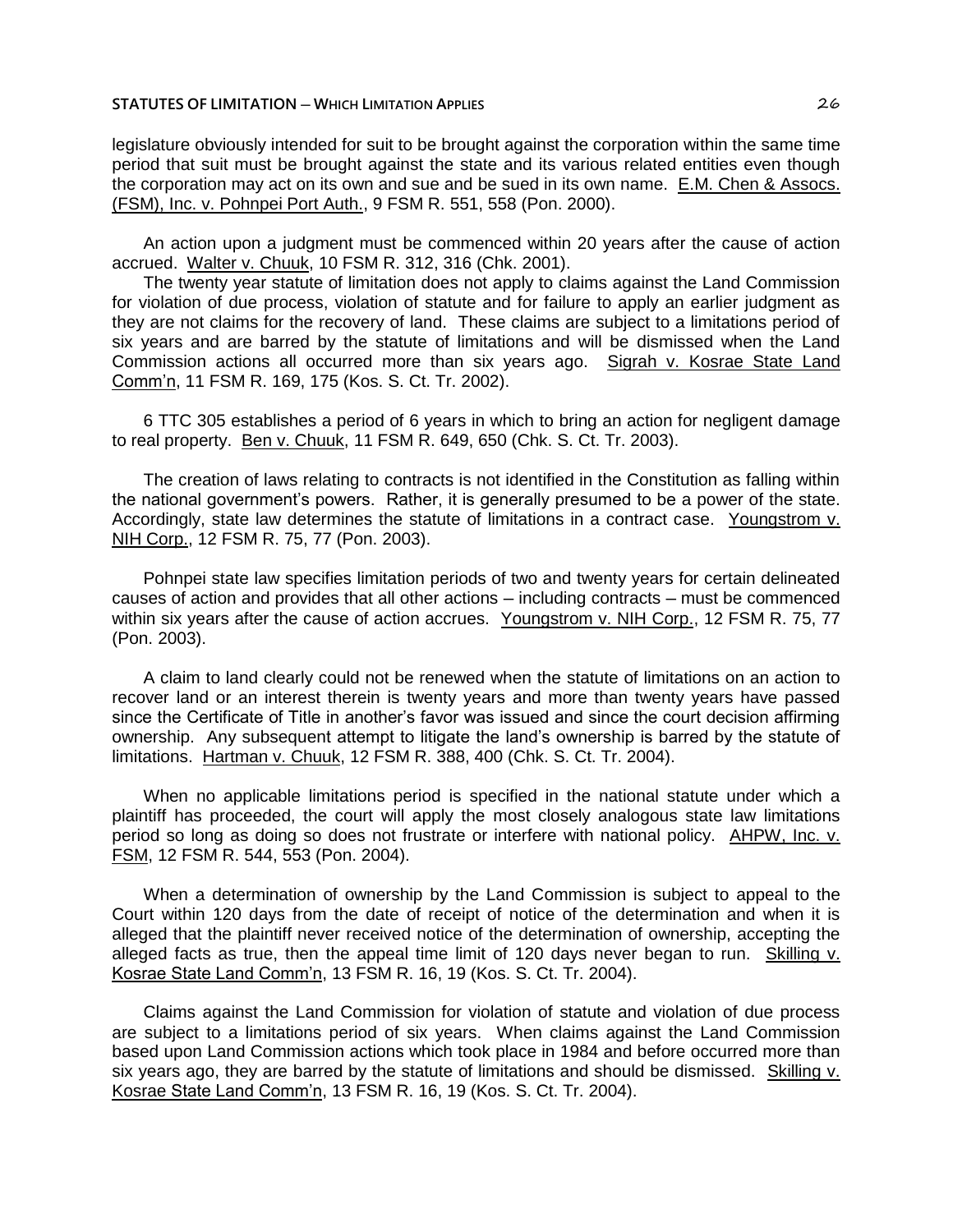A complaint against the Land Commission does not assert a claim for the recovery of land or recovery of an interest in land against the defendants, as the defendants have not been granted ownership of the land. Therefore the twenty year statute of limitations for recovery of an interest in land does not apply to claims against the Land Commission for violation of due process and violation of statute. These claims are subject to a limitations period of six years. Skilling v. Kosrae State Land Comm'n, 13 FSM R. 16, 19 (Kos. S. Ct. Tr. 2004).

A Land Commission determination of ownership is subject to appeal to the Kosrae State Court within 120 days from the date of receipt of notice of the determination. If the determination was not received, then the appeal time limit of 120 days never began to run. Kinere v. Kosrae Land Comm'n, 13 FSM R. 78, 80 (Kos. S. Ct. Tr. 2004).

Kosrae State Code, Title 6, Chapter 25 establishes three different statutes of limitations which are applicable to specific types of actions: 2 years, 6 years, and 20 years. Most types of actions are subject to the 6 year statute of limitations established by Kosrae State Code § 6.2506. All actions in Kosrae State Court must be commenced within the time period stated in Title 6, Chapter 25. Kinere v. Kosrae Land Comm'n, 13 FSM R. 78, 80 (Kos. S. Ct. Tr. 2004).

The six-year statute of limitations applies and the twenty year statute of limitations for the recovery of an interest in land does not when no interest in land is at issue because the land title case is pending in state court, and since the real property mortgage has never been enforced, no foreclosure proceedings have ever taken place. Rudolph v. Louis Family, Inc., 13 FSM R. 118, 127 (Chk. 2005).

Tort claims, tax claims, contract claims, breach of fundamental rights, claims for damages, injunctive relief or writ of mandamus arising from the alleged unconstitutionality or improper administration of Pohnpei statutes or regulations, any other civil action or claim against the state founded upon any law or any regulation, or upon any express or implied contract with the Pohnpei government or for liquidated or unliquidated damages in cases not sounding in tort, and actions for collection of judgments based on claims allowed against the State of Pohnpei can be sued upon within two years of the date on which they accrue. Mobil Oil Micronesia, Inc. v. Pohnpei Port Auth., 13 FSM R. 223, 226-27 (Pon. 2005).

Since, by its own terms, the Pohnpei Government Liability Act statute of limitations is applicable only to those claims identified in Section 4 of that Act, which identifies a number of different claims, including claims based on violation of Pohnpei state law such as the Pohnpei Constitution, but does not expressly identify claims that are based upon national law or the National Constitution, the plaintiff's claim for declaratory judgment based on violation of the National Constitution and its claim for damages for civil rights violations under 11 F.S.M.C. 701(3) are not subject to the Act's statute of limitations and will not be dismissed on the ground that they are time barred by that statute of limitations. Mobil Oil Micronesia, Inc. v. Pohnpei Port Auth., 13 FSM R. 223, 227-28 (Pon. 2005).

The statute of limitations on contract or unpaid wage claims is six years. Zion v. Nakayama, 13 FSM R. 310, 314 (Chk. 2005).

A six years' statute of limitations applies to all claims to which neither the specific twentyyear, or two-year statutes, apply. Claims against the Land Commission for violation of due process, as they are not claims for the recovery of land (twenty-year statute of limitation), are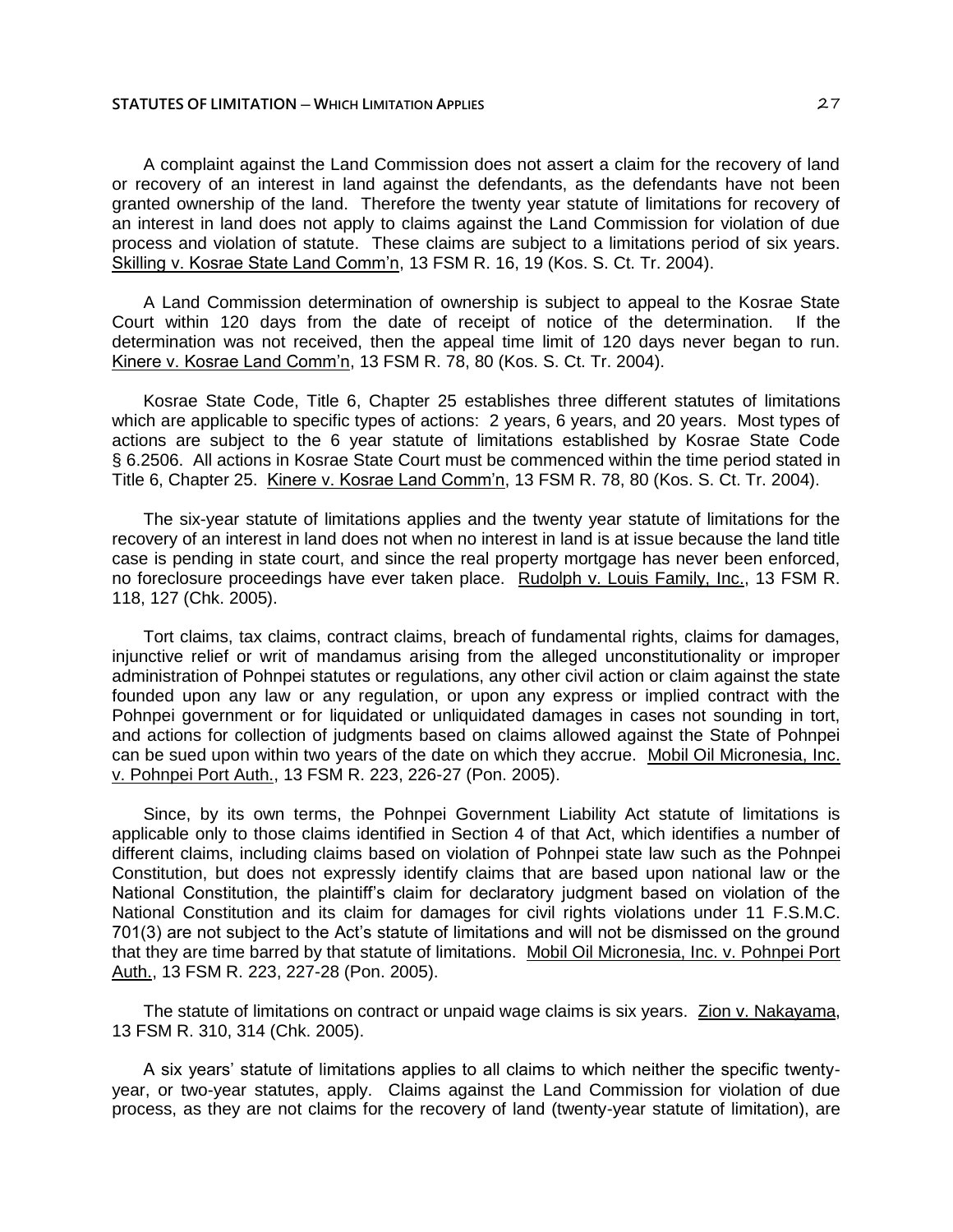subject to a six-year limitations period and are barred and will be dismissed when the Land Commission actions are all over six years old since a complaint against the Land Commission cannot assert a claim for the recovery of an interest in land against the defendant Land Commission because it does not own any interest in the land at issue. Dereas v. Eas, 14 FSM R. 446, 456 n.5 (Chk. S. Ct. Tr. 2006).

The statute of limitations bars a claim to an interest in land if the cause of action arose more than twenty years before the action is brought  $-$  if the claim could have been made over twenty years before it was actually made, then the action can no longer be maintained, no matter how meritorious the claim. Dereas v. Eas, 14 FSM R. 446, 456 (Chk. S. Ct. Tr. 2006).

The statute of limitations for an action by a decedent's estate does not apply when the plaintiff is not alleging that she represents the estate, but alleges that she is an insurance policy beneficiary. John v. Chuuk Public Utility Corp., 15 FSM R. 169, 171 (Chk. 2007).

When the plaintiff alleges that she is the third-party beneficiary of an insurance contract, the six-year statute of limitations for breach of contract generally applies. John v. Chuuk Public Utility Corp., 15 FSM R. 169, 171 (Chk. 2007).

The statute of limitations for an action on an open account is six years and when the testimony at trial shows transactions on the open account within the six-year statutory period a motion to dismiss on statute of limitations will be denied. George v. George, 15 FSM R. 270, 273 (Kos. S. Ct. Tr. 2007).

A claim for negligence against the Land Commission and its government employee has a six-year statute of limitations. When, if there was any negligence, the cause of action accrued at the time the certificate of title was issued in 1997 and more than six years have passed, the plaintiff's claim of negligence against the Land Commission and its employee fails. Andon v. Shrew, 15 FSM R. 315, 320 (Kos. S. Ct. Tr. 2007).

For claims relating to ownership of land, the twenty-year statute of limitations found in Kosrae Code section 6.2503 would apply. Andon v. Shrew, 15 FSM R. 315, 321 (Kos. S. Ct. Tr. 2007).

The two-year statute of limitations applies to causes of action for slander. Jano v. Fujita, 15 FSM R. 405, 408 (Pon. 2007).

Because the causes of action for libel and interference with contract and prospective economic advantage are not covered in sections 801 to 804 of title 6, the six-year limitation period set forth in section 805 of Title 6 applies to those causes of action. Jano v. Fujita, 15 FSM R. 405, 408 (Pon. 2007).

State law, and not the national law, provides the controlling limitations period for the causes of action, such as libel and slander and the tort of interference with contract and prospective economic advantage, that arise under state law. Jano v. Fujita, 15 FSM R. 494, 496 (Pon. 2008).

The two-year statute of limitations applies to causes of action for libel. Jano v. Fujita, 15 FSM R. 494, 497 (Pon. 2008).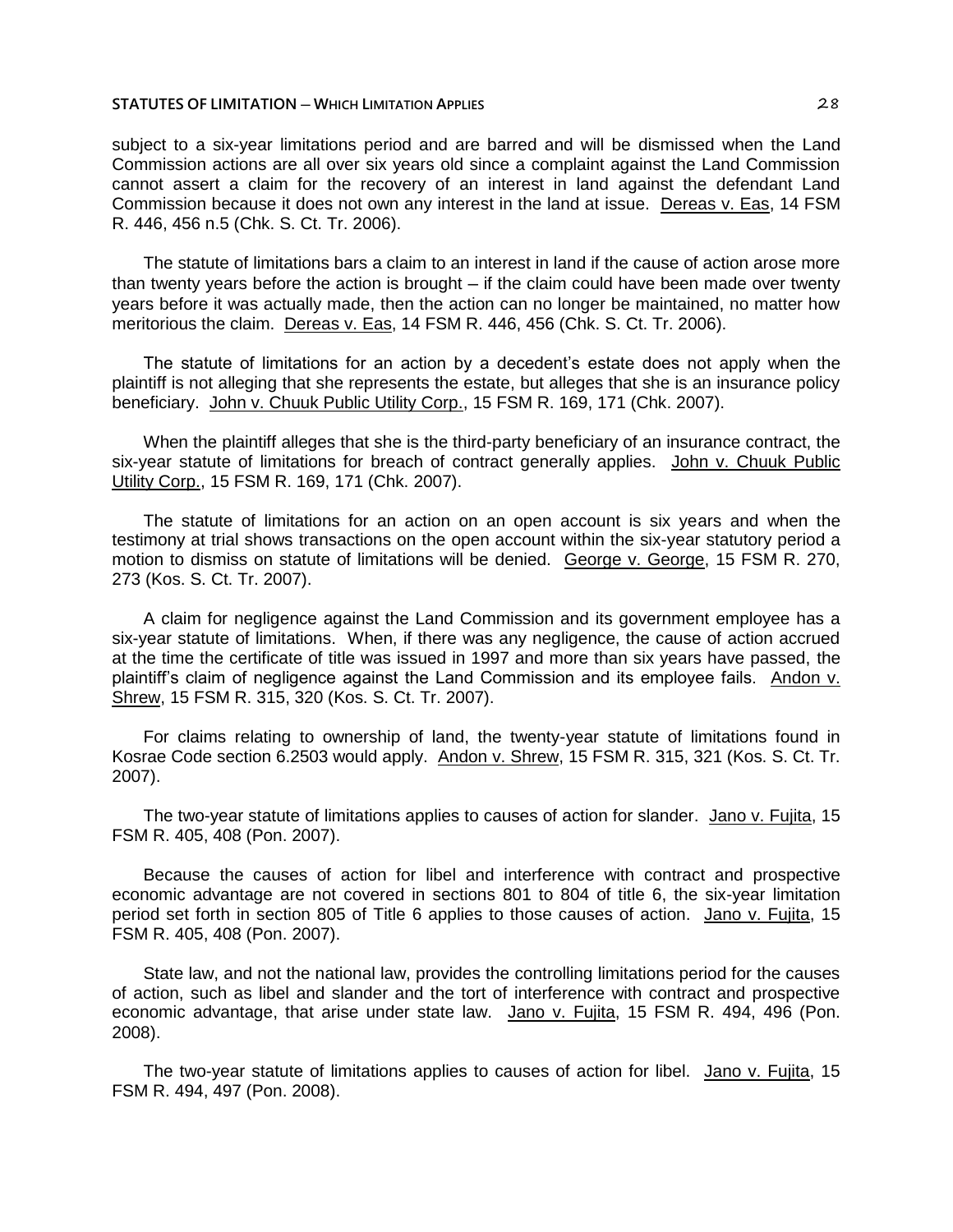A cause of action for interference with contract and prospective economic advantage must be commenced within six years after the cause of action accrues. Jano v. Fujita, 15 FSM R. 494, 497 (Pon. 2008).

Kosrae State Code § 6.2506 provides that any action not governed by the limitations of actions stated in other sections is governed by a six-year statute of limitations. Allen v. Allen, 15 FSM R. 613, 619 (Kos. S. Ct. Tr. 2008).

Claims against the Land Commission for negligence, violation of due process and failing to apply statutes are actions against the government which fall within the limitations period of six years. Allen v. Allen, 15 FSM R. 613, 619 (Kos. S. Ct. Tr. 2008).

The twenty-year statute of limitations under Kosrae State Code § 6.2503 covers actions for the recovery of land or an interest in land and the time period begins when the cause of action accrues. Allen v. Allen, 15 FSM R. 613, 620 (Kos. S. Ct. Tr. 2008).

A conflict of interest claim is that the determination of ownership must be set aside because one of the team members, later became a Land Commission member and was one of the concurring commissioners on the parcel's determination is a claim against the government is an action covered by Kosrae State Code § 6.2601 and falls within the six-year statute of limitations. Allen v. Allen, 15 FSM R. 613, 621 (Kos. S. Ct. Tr. 2008).

The statutory limitation period on the breach of contract claim for an unpaid bank loan is six years after the cause of action accrues since a breach of contract cause of action, or an unpaid bank loan, is not covered in the specific limitations periods set forth in FSM Code, Title 6, sections 801 to 804. FSM Dev. Bank v. Chuuk Fresh Tuna, Inc., 16 FSM R. 335, 338 (Chk. 2009).

The court will not apply the three-year statute of limitations found in the Uniform Commercial Code without a showing that this statute of limitations has been enacted into law in this jurisdiction. The court is at a loss as to what authority would permit it to do this. It cannot legislate. Individual Assurance Co. v. Iriarte, 16 FSM R. 423, 445 (Pon. 2009).

Under Kosrae law, a six-year statute of limitation applies to all civil suits not covered by the twenty-year statute of limitation (actions on a judgment or for recovery of land or an interest in land) or by the two-year statutes of limitation (actions for assault and battery, false imprisonment, defamation, against the police for wrongful acts or omissions, medical malpractice, injury or death caused by wrongful act, by a depositor against a bank for a forged or altered check, and wrongful death or an action by or against an estate). Allen v. Allen, 17 FSM R. 35, 39 (App. 2010).

When the plaintiff's causes of action arose or accrued in 1986 since, assuming he proved his case, he could have sued successfully for the recovery of the land then, and since no fraud is alleged or apparent, the plaintiff had twenty years within which to seek recovery of the land. Since that time period expired in 2006, the plaintiff's February 2007 complaint is thus timebarred. Allen v. Allen, 17 FSM R. 35, 40-41 (App. 2010).

When a statute of limitations provides a two-year limitation period for actions for injury to one caused by the wrongful act or neglect of another, the applicable statute of limitations for a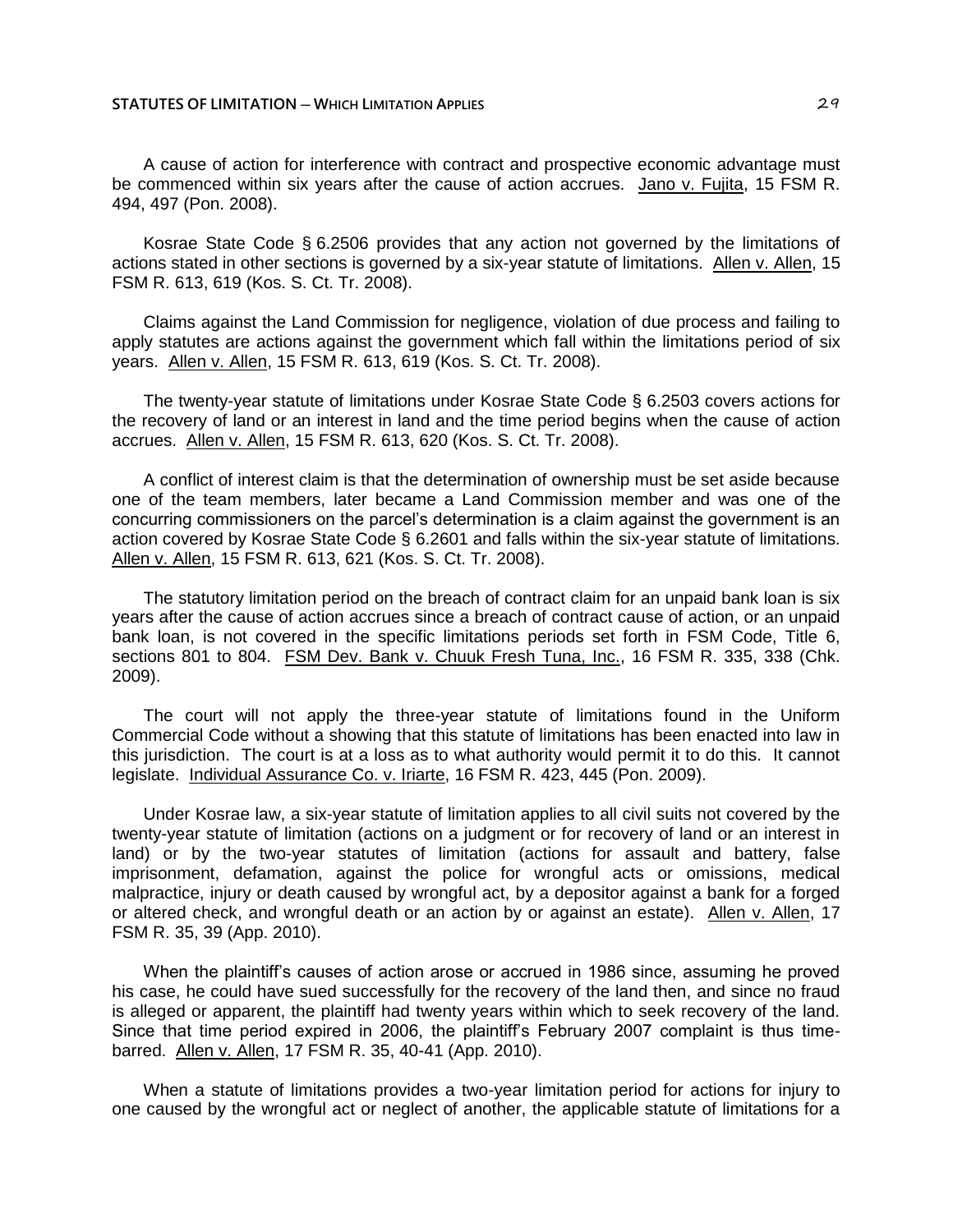### **STATUTES OF LIMITATION** — **WHICH LIMITATION APPLIES**  $\frac{30}{50}$

negligent infliction of emotional distress claim is two years negligent infliction of emotional distress requires a physical injury or manifestation. Nakamura v. FSM Telecomm. Corp., 17 FSM R. 41, 48 (Chk. 2010).

When a two-year limitations period applies to injuries caused by the wrongful act or neglect of another, it applies to intentional infliction of emotional distress because intentional infliction of emotional distress is caused by a wrongful act – conduct that is extreme and outrageous. Nakamura v. FSM Telecomm. Corp., 17 FSM R. 41, 48 (Chk. 2010).

An emotional distress claim, whether inflicted intentionally or negligently, is barred by the two-year statute of limitations. Nakamura v. FSM Telecomm. Corp., 17 FSM R. 41, 48 (Chk. 2010).

The applicable limitations period for a wrongful termination suit against the State of Chuuk is six years (subject to statutory tolling provisions). Dungawin v. Simina, 17 FSM R. 51, 54 (Chk. 2010).

If Pohnpei had managed to breach contracts  $-$  the 1993 loan agreement and the quaranty  $$ that it had never been a party to, it would have had to have done it well before 1999 when the plaintiff filed suit. In which case, the statute of limitations on that claim expired long before this action was filed in 2010 since, under Pohnpei state law, the limitations period on contract actions against the State of Pohnpei is two years. AHPW, Inc. v. Pohnpei, 18 FSM R. 1, 9 (Pon. 2011).

Tort actions against Pohnpei are subject to a two-year limitations period. AHPW, Inc. v. Pohnpei, 18 FSM R. 1, 9 n.4 (Pon. 2011).

A breach of contract counterclaim by loan guarantors against the bank would have a sixyear limitation period. But, as that would have been a Civil Rule 13(a) compulsory counterclaim, the guarantors had to raise it in their earlier lawsuit or that claim was waived. AHPW, Inc. v. Pohnpei, 18 FSM R. 1, 9 (Pon. 2011).

The statute of limitation is 20 years for causes of action that impact land as such. Sorech v. FSM Dev. Bank, 18 FSM R. 151, 157 (Pon. 2012).

When no applicable limitations period is specified in the national statute under which the plaintiff has proceeded, the court will apply the most closely analogous state law limitations period so long as doing so does not frustrate or interfere with national policy. Tarauo v. Arsenal, 18 FSM R. 270, 272-73 (Chk. 2012).

The applicable limitations period for a civil rights action based on mistreatment at Chuuk State Hospital would be two years since that is the limitations period for errors committed by medical practitioners employed by the state and for personal injury actions against the state. Tarauo v. Arsenal, 18 FSM R. 270, 273 (Chk. 2012).

Borrowing a foreign statute of limitations that bars judicial relief has no basis in law when the claim arose from acts on Pohnpei and Pohnpei state law sets a limitation period. Iriarte v. Individual Assurance Co., 18 FSM R. 340, 354 (App. 2012).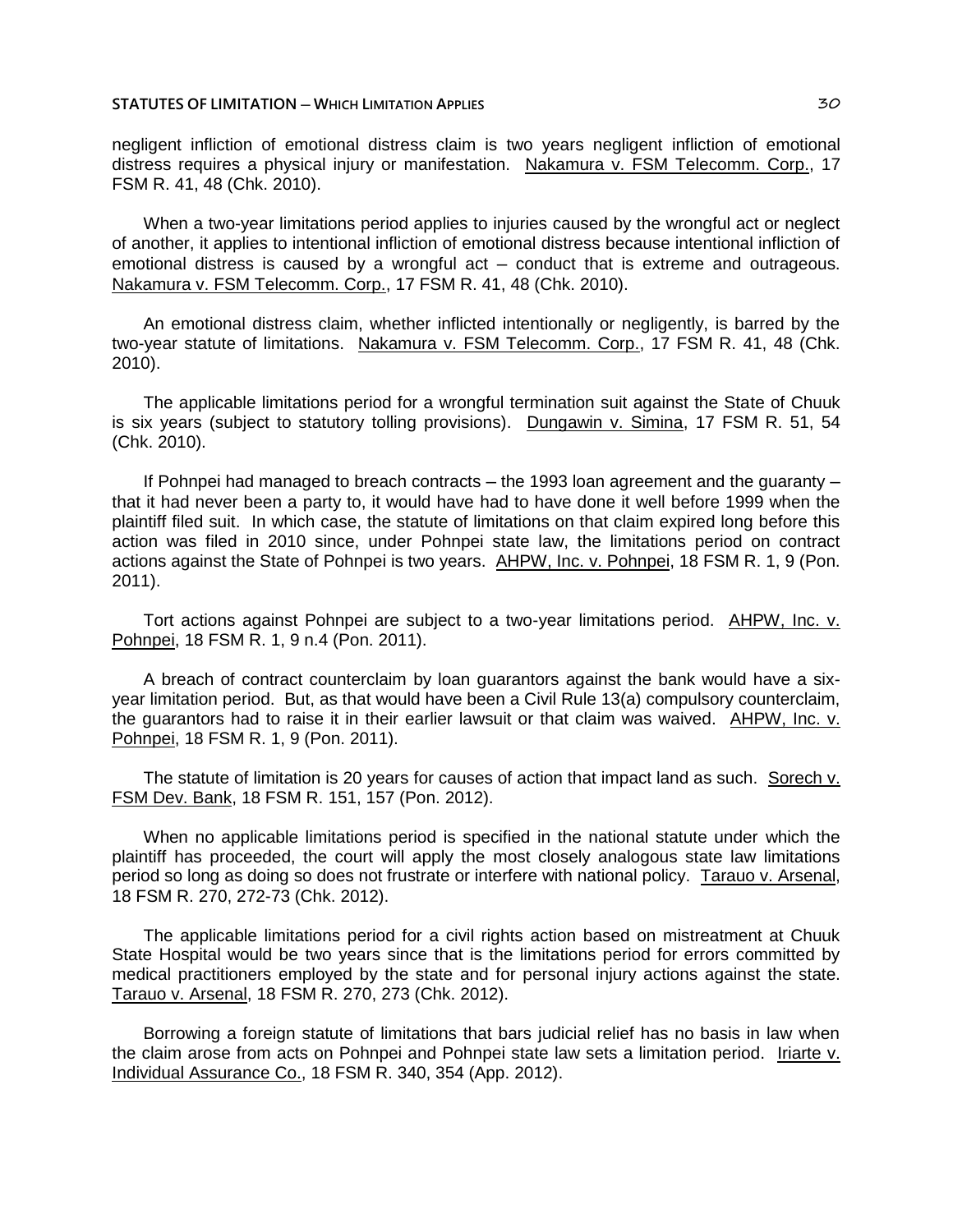When a breach of contract cause of action arose on Pohnpei, Pohnpei's statute of limitations should be used. Iriarte v. Individual Assurance Co., 18 FSM R. 340, 354 (App. 2012).

The two-year limitation period for a depositor's action against a bank or similar institution for the payment of a forged or raised check which bears a forged or unauthorized endorsement does not apply when the defendant is a retail (and wholesale) store and not a bank or a similar financial institution and the plaintiff is not a "depositor" in the defendant "institution." Iriarte v. Individual Assurance Co., 18 FSM R. 340, 362 (App. 2012).

The limitations period for many types of civil rights lawsuits against Chuuk is two years, but for back pay claims it is six years. Aunu v. Chuuk, 18 FSM R. 467, 469 (Chk. 2012).

The applicable statute of limitations for a salvage contract bars any recovery after the twoyear period statutory period. Adams Bros. Corp. v. SS Thorfinn, 19 FSM R. 1, 11 (Pon. 2013).

The two-year statute of limitations in 19 F.S.M.C. 928 applies only to salvage contracts and does not apply to a contract between a salvor and the insurer that is not a salvage contract but is instead a contract of guaranty or a surety or to answer for the liability of another and which may be subject to the six-year statute of limitations for contracts in general. Adams Bros. Corp. v. SS Thorfinn, 19 FSM R. 1, 11 (Pon. 2013).

The applicable statute of limitation period for an installment contract is six years. Bank of Hawaii v. Susaia, 19 FSM R. 66, 70 (Pon. 2013).

The statute of limitations period for a breach of contract claim against the State of Chuuk is six years. Eot Municipality v. Elimo, 19 FSM R. 290, 294 (Chk. 2014).

The timeframe in which to appeal a decision of the FSMSSA Board is governed by 53 F.S.M.C. 708, which provides that any person aggrieved by a final order of the Board may obtain a review of the order in the FSM Supreme Court trial division by filing in court, within 60 days after the entry of the order, a written petition praying that the order be modified or set aside in whole or in part. Palikkun v. FSM Social Sec. Admin., 19 FSM R. 314, 316 (Kos. 2014).

Conversion has a six-year statute of limitations. FSM v. Muty, 19 FSM R. 453, 460 (Chk. 2014).

Adverse possession is a doctrine under which one can acquire ownership of land if that individual, absent the owner's permission, uses the land openly, notoriously, exclusively, continuously and under claim of right, coupled with a requirement that the owner does not challenge such action until after the statute of limitation has run. The applicable statute of limitation period for adverse possession is twenty years. Tilfas v. Heirs of Lonno, 21 FSM R. 51, 58 (App. 2016).

When, using any of the three ways to analyze an action's nature for statute of limitations purposes, it could not be plainer that the action is one to recover an interest in land, the twentyyear statute of limitations to recover land or an interest in land applies. Heirs of Preston v. Heirs of Alokoa, 21 FSM R. 572, 580 (App. 2018).

As a matter of policy, if there is a substantial question or reasonable dispute as to which of two or more statutes of limitation within the jurisdiction should be applied, the doubt should be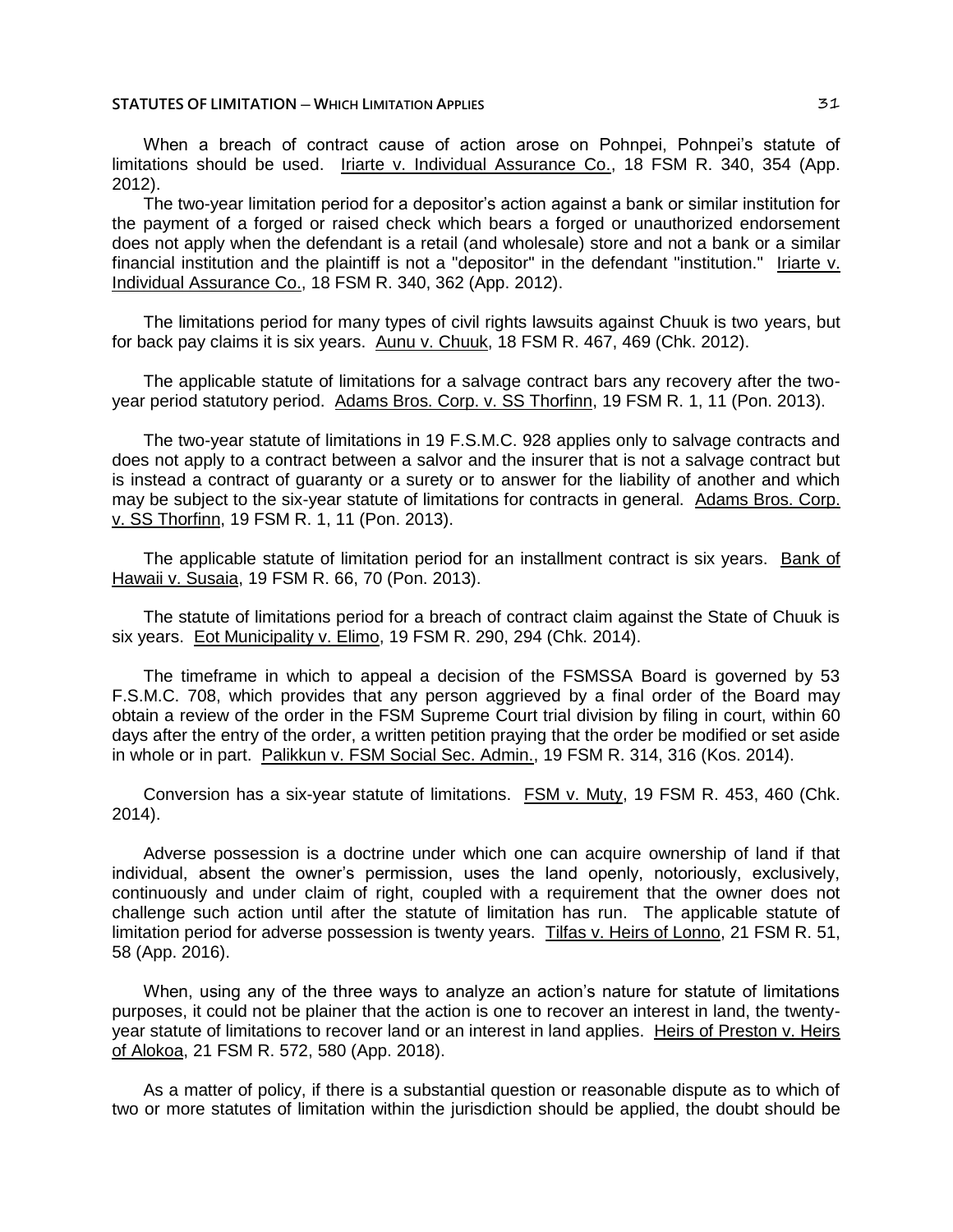resolved in favor of the application of the statute containing the longest limitation period. Heirs of Preston v. Heirs of Alokoa, 21 FSM R. 572, 580 n.2 (App. 2018).

When the type of interest allegedly harmed is land ownership; when the right that the plaintiffs sue upon is their right to own a certain land parcel; when the remedy sought is to recover registered title to that land parcel that the plaintiffs contend that was lost through the defendants' predecessor's wrongful act; and when the primary interest that the alleged wrongdoer invaded was the plaintiffs' predecessor's registered ownership of that parcel, the action is one for the recovery of title to land. The theory of recovery might be fraud, or due process violation, or negligence, or some other theory such as reformation of contract, but that theory does not change the action's nature for statute of limitations purposes. Heirs of Preston v. Heirs of Alokoa, 21 FSM R. 572, 580 (App. 2018).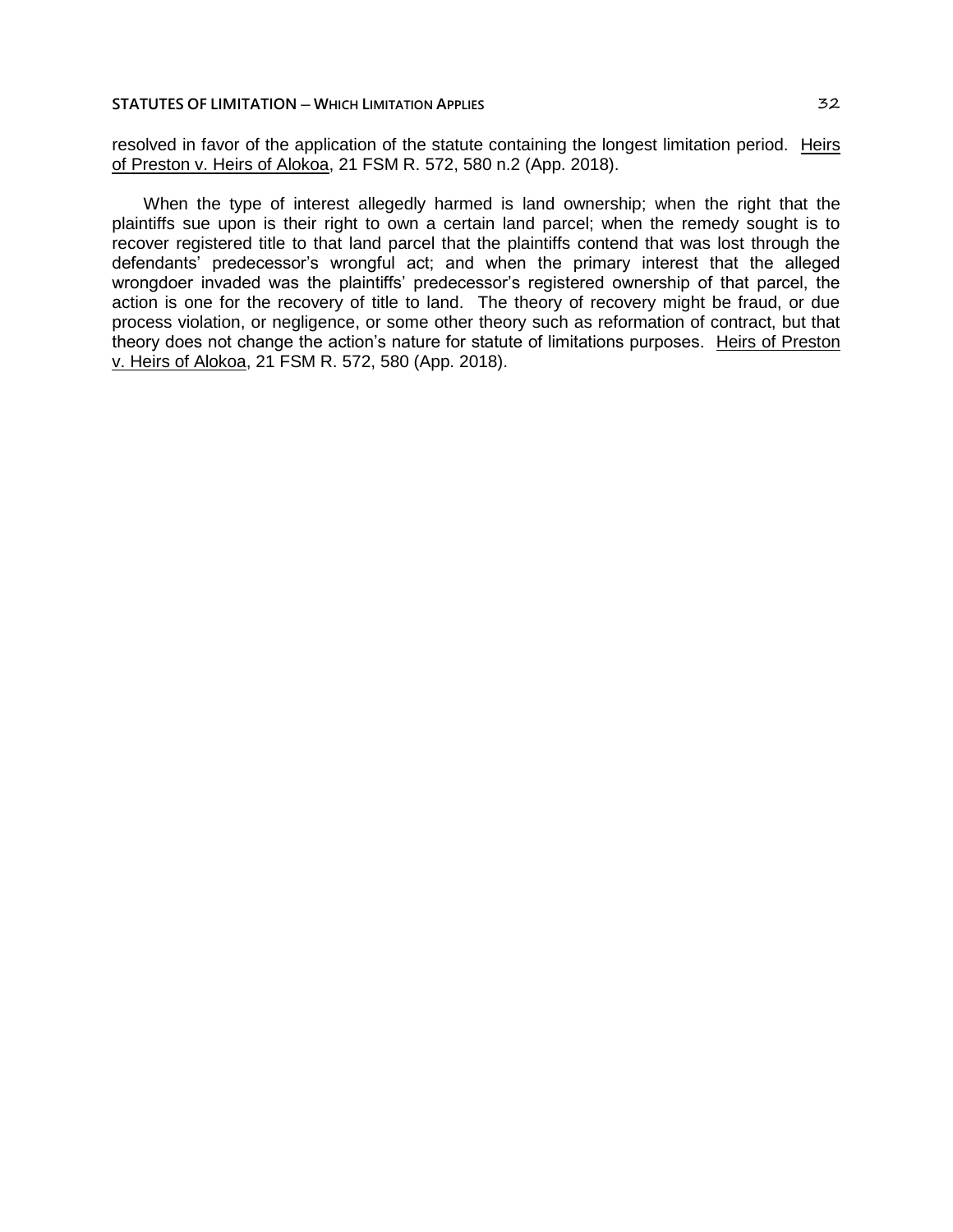To determine which statute of limitation to apply, a court must look to the nature of the case. There are three ways to determine a case's nature for statute of limitations purposes: 1) the type of interest allegedly harmed, or 2) the right sued upon, or 3) the remedy sought, rather than the theory of recovery. What is significant for statute of limitations purposes is the primary interest that was invaded by the defendant's wrongful conduct. Alik v. Heirs of Alik, 21 FSM R. 606, 621 (App. 2018).

When, under any of the three ways to analyze an action's nature for limitations purposes, it could not be plainer that the case can only be an action to recover an interest in land, the twenty-year statute of limitations to recover land or an interest in land applies. Alik v. Heirs of Alik, 21 FSM R. 606, 621 (App. 2018).

When the type of interest allegedly harmed is land ownership; when the remedy that the plaintiffs seek is to recover ownership of, and title to, a parcel, which they contend they lost through another's wrongful acts; and, when the primary interest that the other allegedly invaded, by his alleged wrongful conduct, was his siblings' right to joint registered ownership, good against the world, of the parcel, the action's nature, for statute of limitations purposes, as one to recover interests in land and that does not change because the theory of recovery might be fraud, or due process violation, or negligence, or some other theory. Alik v. Heirs of Alik, 21 FSM R. 606, 621 (App. 2018).

As a matter of policy, if there is a substantial question or reasonable dispute about which of two or more statutes of limitation within the jurisdiction should be applied, the doubt should be resolved in favor of the application of the statute containing the longest limitation period. Alik v. Heirs of Alik, 21 FSM R. 606, 622 (App. 2018).

When most of the plaintiffs' claims are for events that occurred in 2001, 2003, or 2004, and when none of the claims are for the recovery of an interest in land or are an action on a judgment, which are the only causes of action for which the statute of limitations is twenty years, then the statute of limitations for the plaintiffs' claims cannot exceed the six years of the catchall statute, which claims are thus barred by the statute of limitations. Helgenberger v. Ramp & Mida Law Firm, 22 FSM R. 4, 12 (Pon. 2018).

Any action by or against the executor, administrator, or other representative of a deceased person for a cause of action in favor of, or against, the deceased shall be brought only within two years after the executor, administrator, or other representative is appointed or first takes possession of the assets of the deceased. Panuelo v. Sigrah, 22 FSM R. 341, 358 (Pon. 2019).

A "personal injury" is any harm caused to a person, such as a broken bone, a cut, or a bruise; bodily injury or any invasion of a personal right, including mental suffering and false imprisonment. This does not describe claimed damages that are all monetary losses. Panuelo v. Sigrah, 22 FSM R. 341, 358 n.8 (Pon. 2019).

It seems likely that the six-year, catch-all statute of limitations would apply to purely monetary damages. Panuelo v. Sigrah, 22 FSM R. 341, 358 & n.8 (Pon. 2019).

For an independent action for relief, no statute of limitations would apply because there is no time limit on when an independent action may be brought, but the doctrine of laches is applicable and undue delay can bar relief. Panuelo v. Sigrah, 22 FSM R. 341, 358 (Pon. 2019).

FSM statutory law recognizes the existence of an action on a judgment because it provides a time limit  $-20$  years  $-$  within which one must be brought. FSM Dev. Bank v. Carl, 22 FSM R. 365, 371 (Pon. 2019).